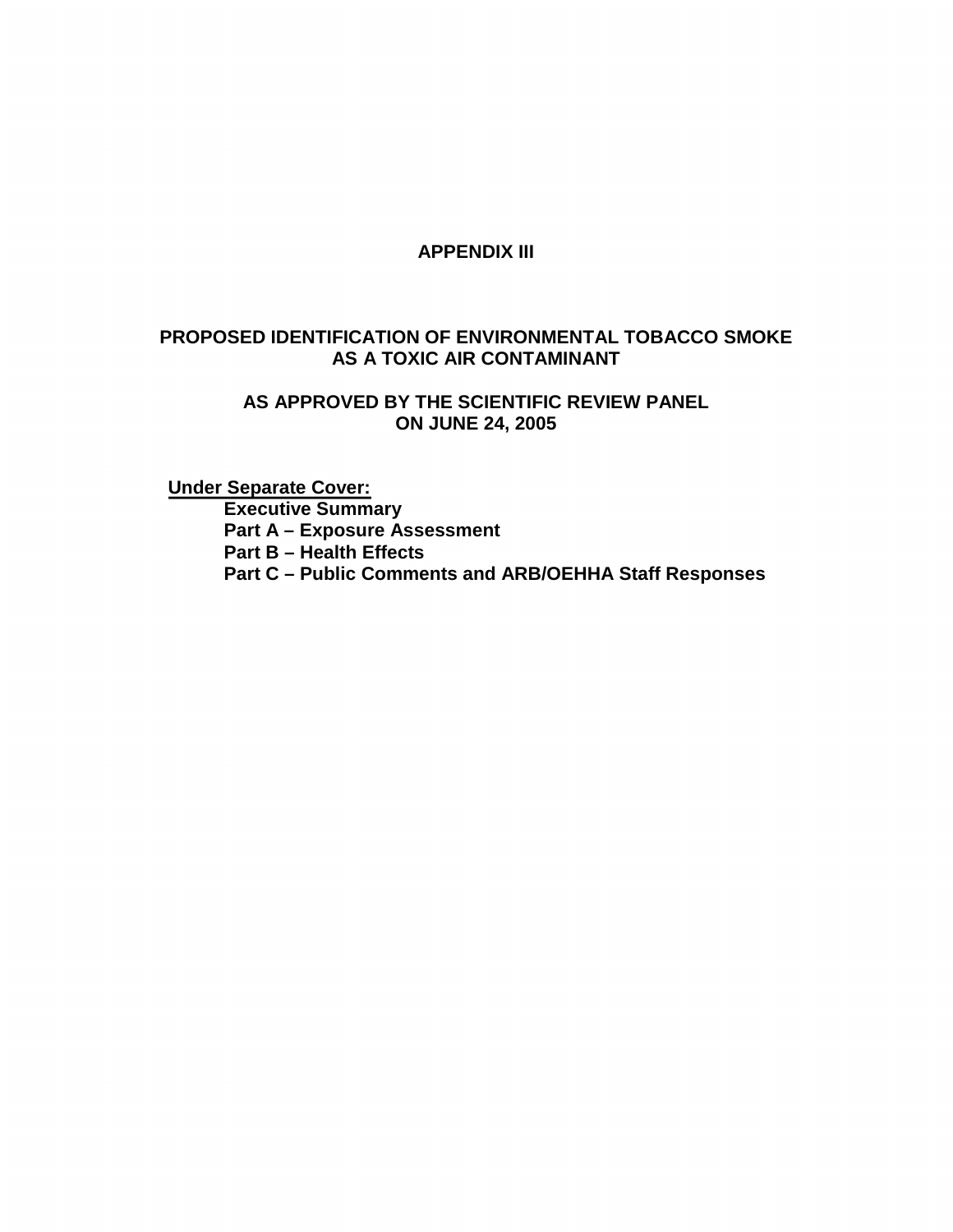**State of California AIR RESOURCES BOARD** 

#### **APPENDIX III**

#### **PROPOSED IDENTIFICATION OF ENVIRONMENTAL TOBACCO SMOKE AS A TOXIC AIR CONTAMINANT**

#### **EXECUTIVE SUMMARY**

As Approved by the Scientific Review Panel On June 24, 2005

The SRP approved Executive Summary is a supporting technical document which is incorporated by reference in the Initial Statement of Reasons (Staff Report)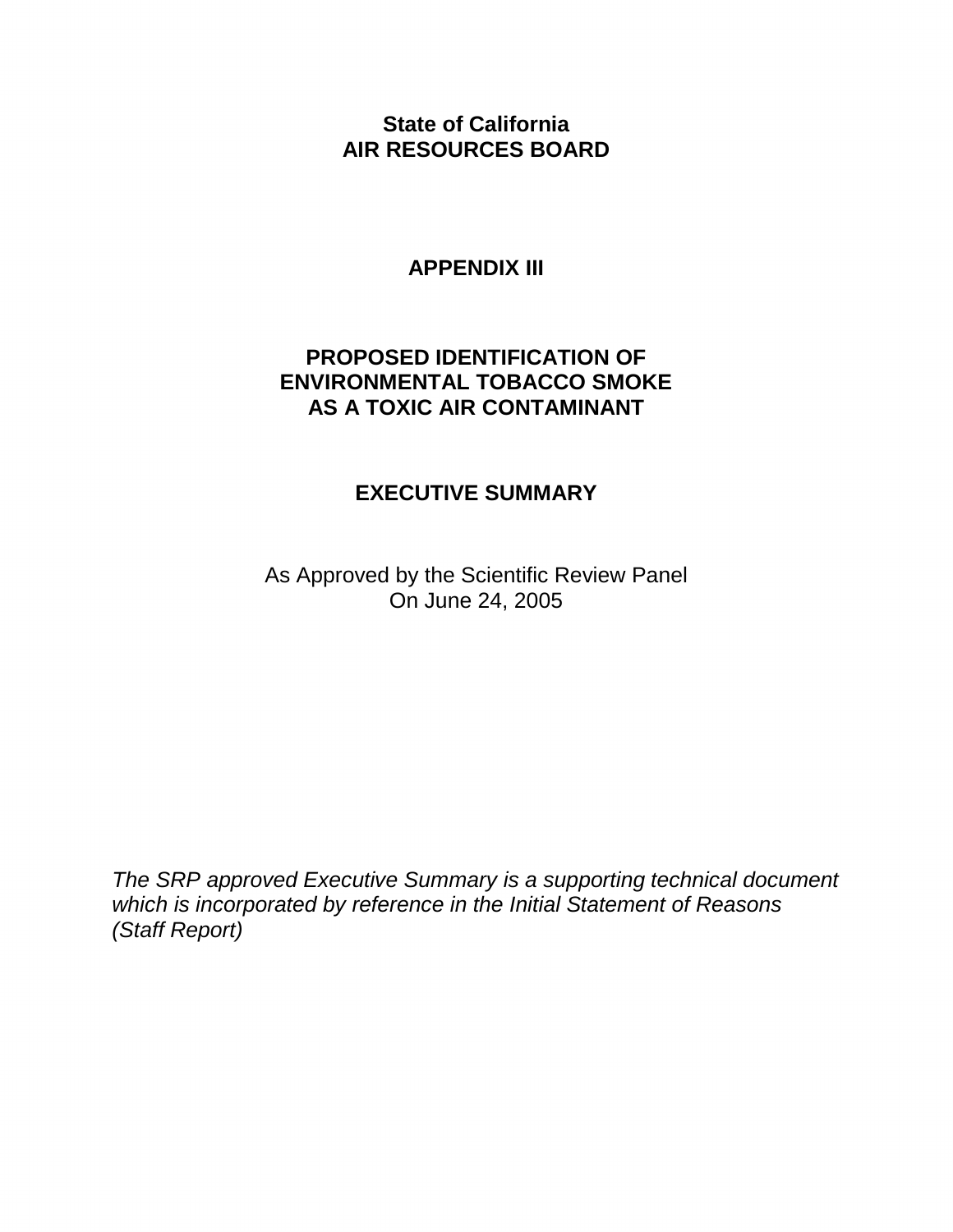# . :<br>State of California

# **Proposed Identification of Environmental Tobacco Smoke as a Toxic Air Contaminant**



# *Executive Summary*



. . :<br>: . . :<br>:

> As Approved by the Scientific Review Panel on June 24, 2005

١F

California Environmental Protection Agency

*Air Resources Board Part A- Exposure Assessment Office of Environmental Health Hazard Assessment Part B- Health Effects*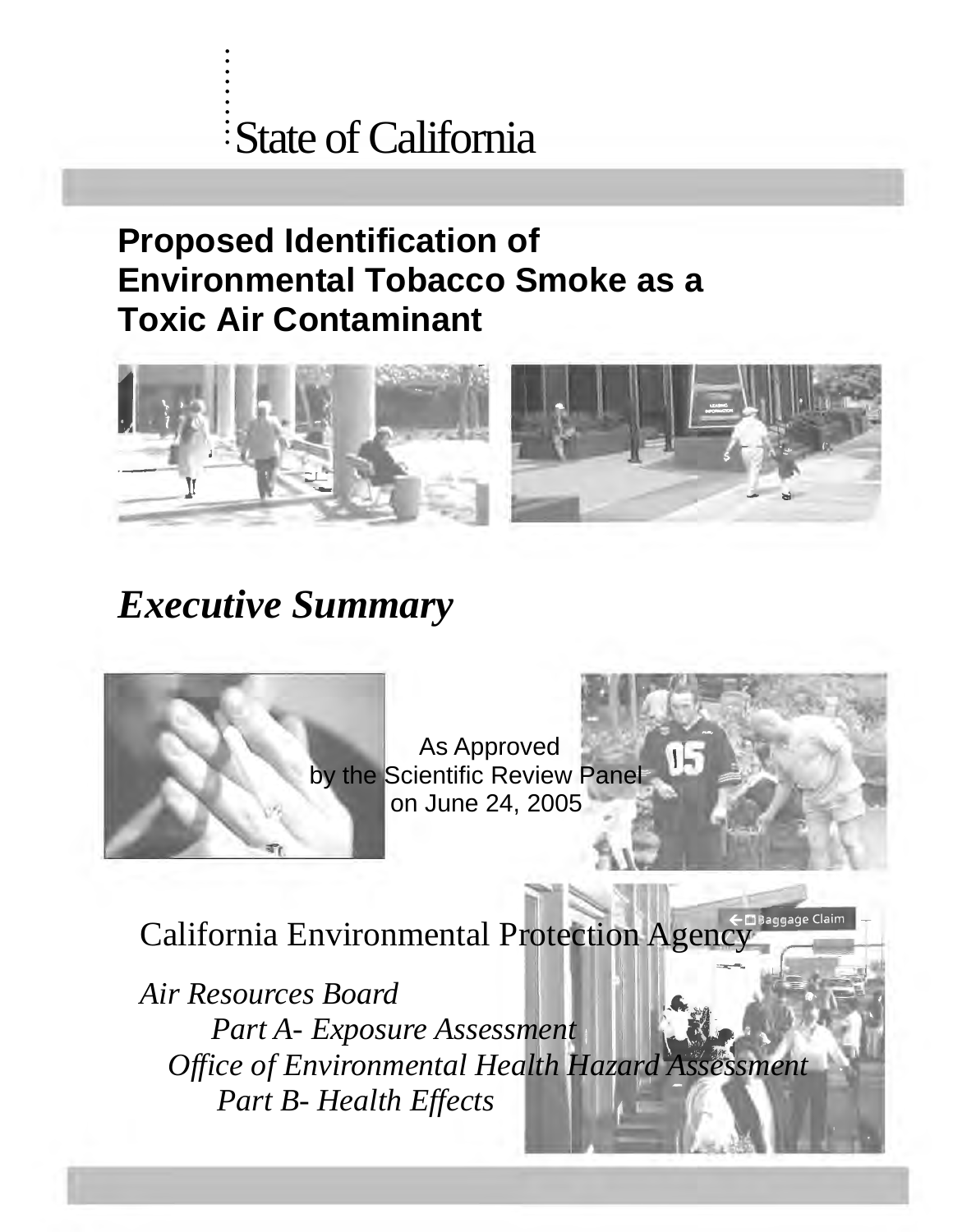# **EXECUTIVE SUMMARY**

#### **For the "Proposed Identification of Environmental Tobacco Smoke as a Toxic Air Contaminant"**

### **California Environmental Protection Agency**

Air Resources Board Office of Environmental Health Hazard Assessment

### **Introduction**

In 1983, the State of California established a program to identify the health effects of toxic air contaminants (TACs) and to reduce exposure to these contaminants to protect the public health (Assembly Bill 1807: Health and Safety Code sections 39650-39674). The program includes a two-step process to address the potential health effects from TACs. The first step involves the evaluation of a substance, by the Air Resources Board (ARB) and the Office of Environmental Health Hazard Assessment (OEHHA), to determine if it is toxic and to estimate public exposure. This step is the risk assessment (or identification) phase. Under state law, the ARB is authorized to identify a substance as a TAC if it determines the substance is "an air pollutant which may cause or contribute to an increase in mortality, in serious illness, or which may pose a present or potential hazard to human health (Health and Safety Code section 39655)."

The second step, determining the need for and appropriate degree of control measures, occurs only if the ARB identifies the substance as a toxic air contaminant. This step is the risk management (or control) phase of the process (Health and Safety Code sections 39665 and 39666). This report does not address the need for control measures to reduce ETS exposure, nor contain any recommendations in that regard.

The ARB and the OEHHA are evaluating environmental tobacco smoke (ETS) as a candidate toxic air contaminant under the State's air toxics identification program. This report presents the information upon which this assessment is based.

### **What is Contained in This Report?**

This report, prepared by the staff of the Air Resources Board (ARB) and the Office of Environmental Health Hazard Assessment (OEHHA), presents an evaluation of exposures to environmental tobacco smoke and the potential health effects associated with these exposures.

Part A of the report, prepared by the staff of the ARB, addresses the exposures to ETS in California. Some of the information in this document is based on data presented in the OEHHA's 1997 report: "Health Effects of Exposure to Environmental Tobacco Smoke." Specifically, Chapter 2 (Exposure Measurement and Prevalence) of the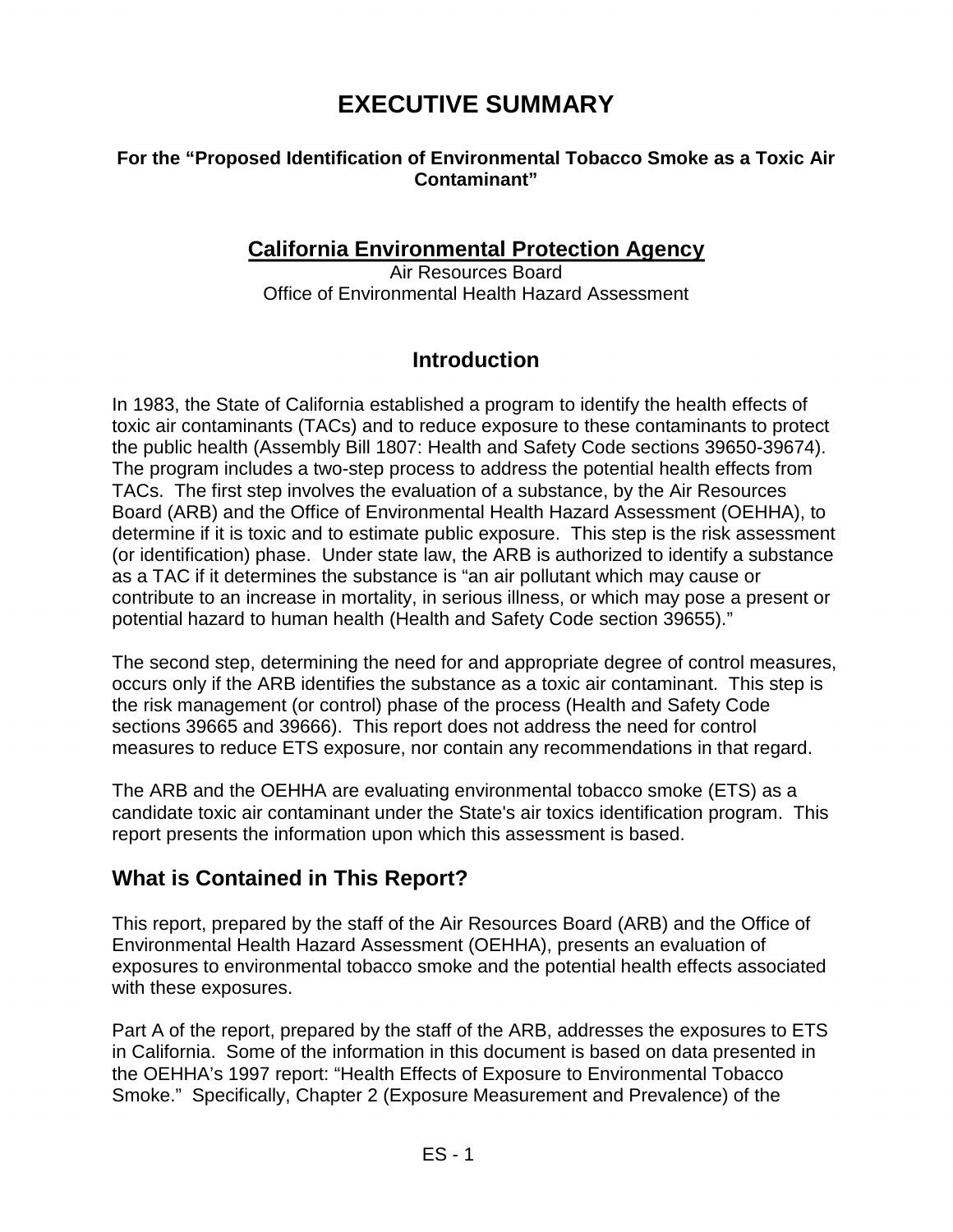OEHHA report was updated to include ETS exposure information developed subsequent to the data presented in the report.

Part B of the report, prepared by the staff of the OEHHA, evaluates the potential health impacts from exposures to ETS. In this document, information from their 1997 report, which was later published by the U.S. National Cancer Institute in 1999, has been updated to include more recent literature. OEHHA's evaluation includes numerous published papers on ETS-related health effects since their initial 1997 ETS review.

Part C of the report, prepared by both ARB and OEHHA staff, addresses the comments received on the first public version of the report. The Part C document contains the staff responses to comments and the comment letters.

The Part A and B of this report will serve as the basis for the identification of ETS as a toxic air contaminant (TAC) under the authority of California's TAC Program (Assembly Bill 1807: Health and Safety Code sections 39660-39662).

#### **How Does the ARB Identify a Substance as a TAC?**

With input from the public, industry, and the scientific community, the ARB and the OEHHA gather all of the relevant scientific information on a substance. Under the requirements of law (Health and Safety Code sections 39660-39662), the ARB and OEHHA must answer the following questions:

- OO Is the substance used in California?
- **@@** Who is exposed to the substance?
- **<sup>80</sup>How many people are exposed?**
- **OO** How much is emitted into the air?
- **OO** How long does the substance stay in the air?
- **OO** How much of a substance can be measured in the air? Does exposure to the substance cause increased health impacts in children?
- <sup>●</sup> Does the substance pose a potential health risk to Californians?

The ARB staff determines the public's potential exposure to the substance while the OEHHA must determine if exposure to the substance poses a potential health risk. Both agencies then prepare a draft report which serves as the basis for identifying a substance.

Once the draft report is released, the public review process begins. The public review is a critical step in identifying a substance. After the release of the report, a workshop is held to discuss the report during a formal comment period. After receiving public comments, both verbal and written, we carefully review all comments, incorporate new information, and revise the report where appropriate.

After the comment period and public workshop, the report is then submitted to the Scientific Review Panel (SRP) on Toxic Air Contaminants. The SRP is an independent group of scientists, who review the report for its scientific accuracy. If the SRP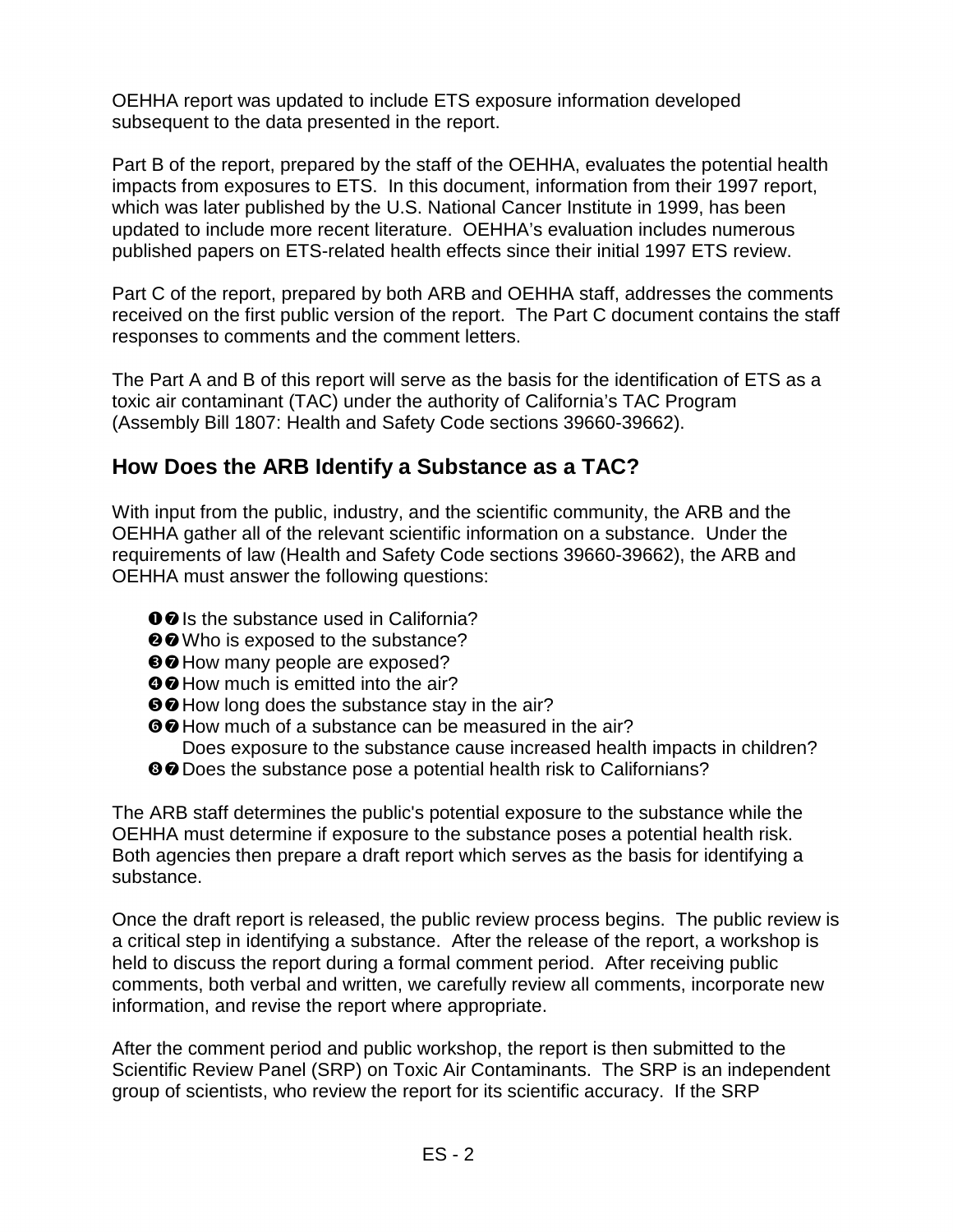determines that the report is not based on sound scientific information, it is sent back to the staff for revisions. If the SRP approves the revised report, the SRP prepares its "findings" which are submitted, along with the staff report, to the ARB for consideration at a public hearing. The Board then decides whether to identify a substance as a TAC (see illustration below). If the substance is identified as a TAC, it is listed in title 17 of the California Code of Regulations under section 93000.



#### **The Identification Process**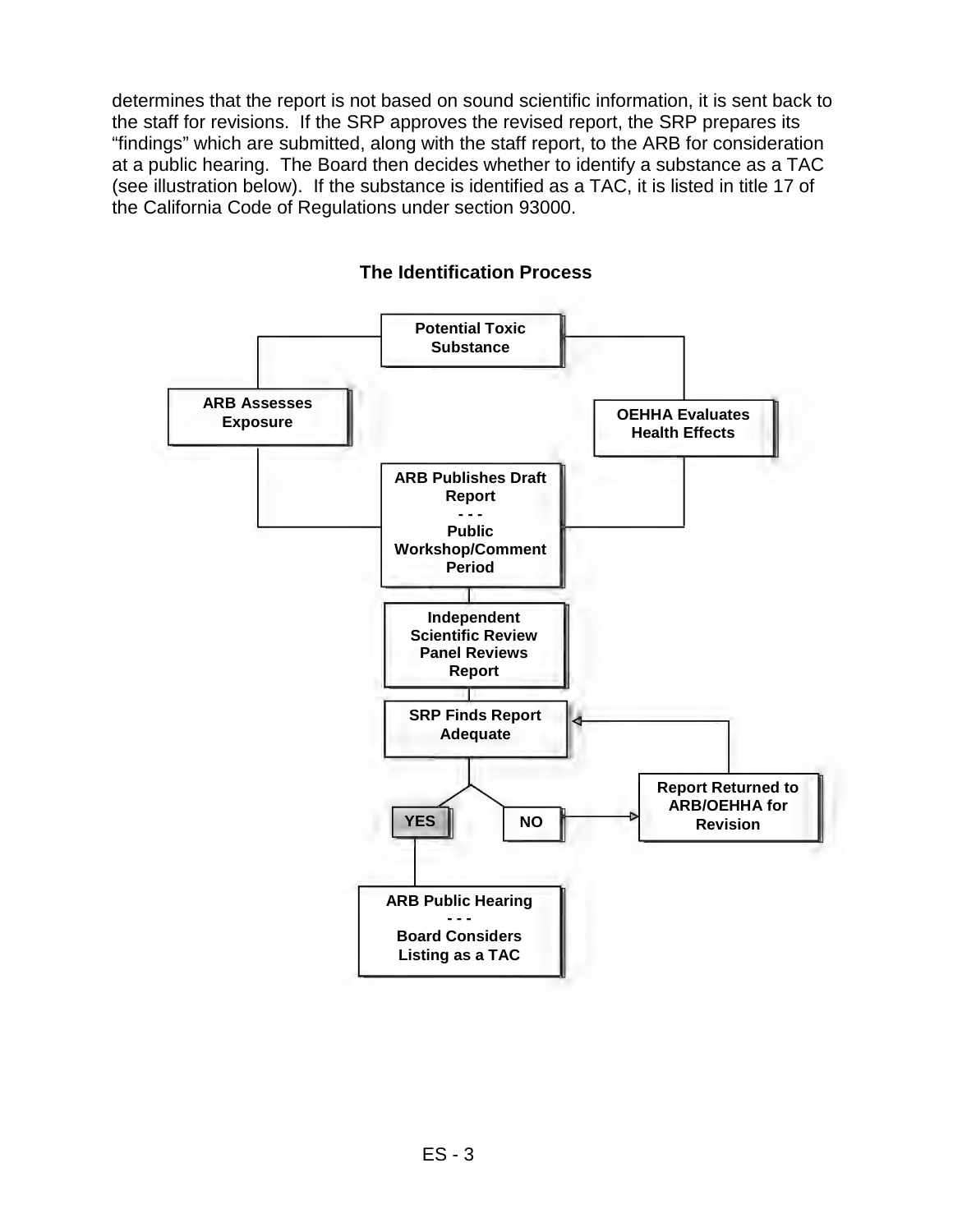### **What Happens When a Substance is Identified as a TAC by the Air Resources Board?**

After a substance is identified as a TAC, the Health and Safety Code provides for the development of a needs analysis to determine if any regulatory action is warranted. Specifically, the law requires the ARB to prepare a report which assesses the need and appropriate degree of control of a TAC, in consultation with the local districts, affected industry, and the public.

#### **Where is Environmental Tobacco Smoke in the Toxic Air Contaminant Process?**

Environmental Tobacco Smoke has undergone a thorough and extensive evaluation since it entered the identification program in June 2001. In December 2003, the draft report, which included the Executive Summary, Part A (exposure assessment), and Part B (health assessment), was released to the public for a three month comment period. In March 2004, a public workshop was held to discuss the report. On November 30, 2004, the SRP held a meeting to discuss the report and the comments received on the draft report (Part C - responses to public comments). The meeting was continued on January 6, 2005 and on March 14, 2005. On June 24, 2005, the SRP held a fourth meeting to discuss and approve the revised draft report. The SRP findings recommend that the ARB take the necessary steps to list ETS as a TAC. Furthermore, the SRP recommends to OEHHA that ETS, once listed, be added to the list of toxic air contaminants that may disproportionately impact children (pursuant to Health and Safety Code section 39669.5(c)). As indicated by the preceding graphic, the next step in the toxic air contaminant process is to notice a public hearing of the Air Resources Board.

### **What is Environmental Tobacco Smoke?**

Environmental Tobacco Smoke is a complex mixture of thousands of gases and fine particles emitted by the burning of tobacco products and from smoke exhaled by the smoker. Other minor contributors are from the smoke that escapes while the smoker inhales and some vapor-phase related compounds that diffuse from the tobacco product. The composition will vary depending on the heat of combustion, the tobacco content, additives present, and the type of filter material used.

Many of the substances found in ETS have known adverse health effects. The table below lists some of these compounds.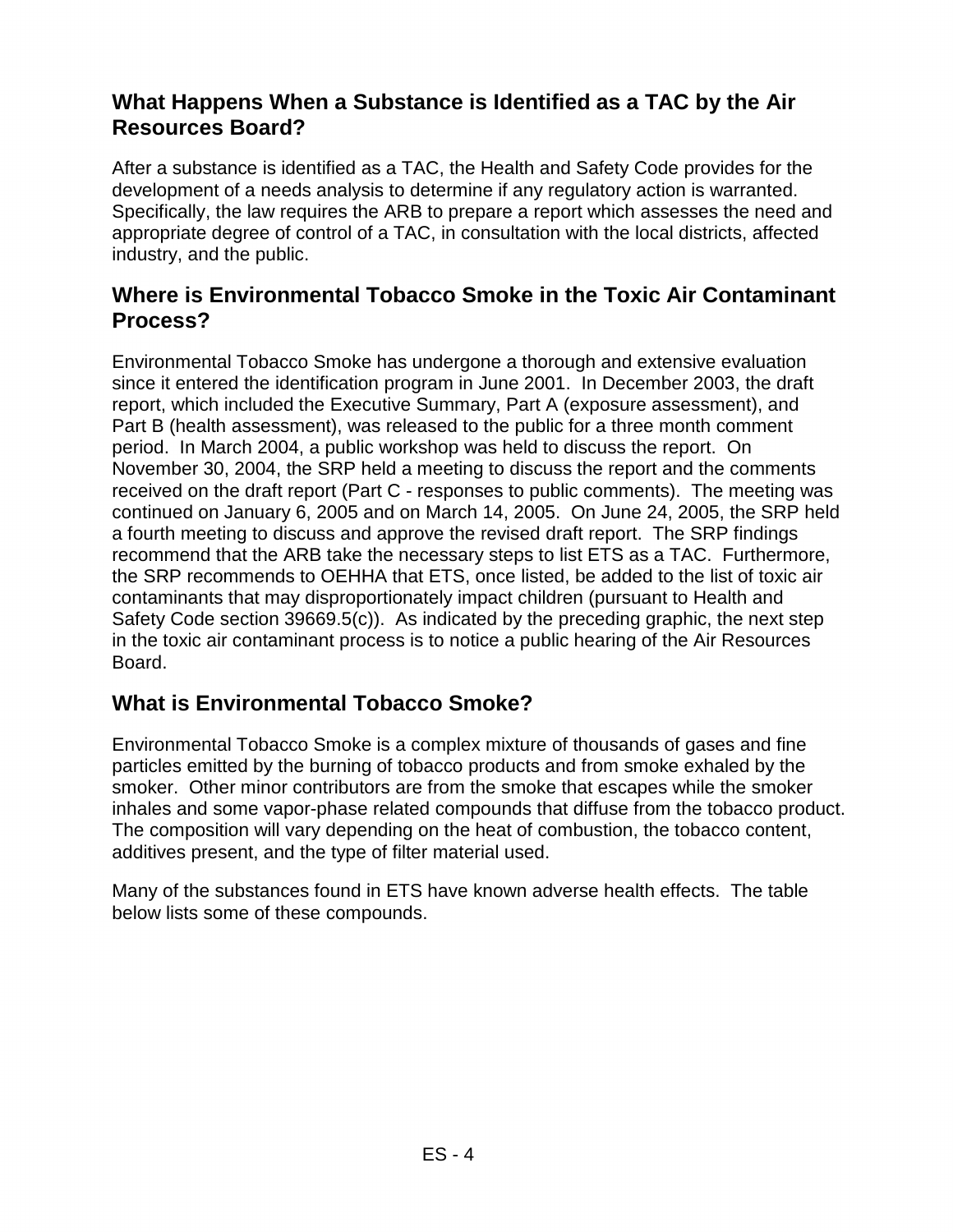#### **Some Substances in Environmental Tobacco Smoke with Known Adverse Health Effects**

| 1,3-butadiene       | Chromium VI          |
|---------------------|----------------------|
| 2-Naphthylamine     | Ethyl benzene        |
| 4-Aminobiphenyl     | Formaldehyde         |
| 4-nitrobiphenyl     | Hydrazine            |
| Acetaldehyde        | Methyl chloride      |
| Acrolein            | N-Nitrosonornicotine |
| Aniline             | <b>Nickel</b>        |
| Arsenic (inorganic) | <b>Nicotine</b>      |
| <b>Benzene</b>      | <b>NNK</b>           |
| Benz[a]anthracene   | Phenol               |
| Benzo[a]pyrene      | <b>Styrene</b>       |
| Cadmium             | <b>Toluene</b>       |

The size of ETS particles range from 0.01 to about 1 µm. Freshly produced ETS undergoes complex atmospheric changes such as coagulation, evaporation, dilution and condensation. However, ETS fine particles essentially remain below 1 µm in size.

# **What are the Total ETS Emissions in California?**

ETS emissions were characterized using the most widely measured components of ETS: nicotine, respirable particulate matter (RSP), and carbon monoxide (CO). Total emissions, as a result of combustion of tobacco products, were estimated using data from the California Tobacco Surveys, emission rates from the scientific literature, and cigarette sales data from the State Board of Equalization.

#### **2002 California Statewide ETS Emissions (tons/year)**

|                 | <b>Cigarettes</b> | <b>Cigars</b> | <b>Total</b>  |
|-----------------|-------------------|---------------|---------------|
| <b>Nicotine</b> | 36                |               |               |
| <b>RSP</b>      | 335               | υu            | 365           |
| ငဝ              | 47                | מΩ<br>tJZ     | $190^{\circ}$ |

### **How much ETS is Emitted Outdoors in California?**

The amount of ETS emitted into the outdoor environment depends in large part on the smoking public's behavior. Outdoor ETS emissions include direct emissions from outdoor smoking, plus ETS emissions generated indoors which eventually ventilate outside. Apportioning ETS emissions as either outdoor or indoor emissions is difficult to determine due to limited information. However, existing information shows that most smoking in California occurs outdoors. This is demonstrated by the fact that most workplaces (including bars and restaurants) in California, through the enactment of Assembly Bill 13 (AB13) in 1998, are now smoke-free. In addition, data from the 2002 California Adult Tobacco Survey (CATS), shows that over 80% of all California homes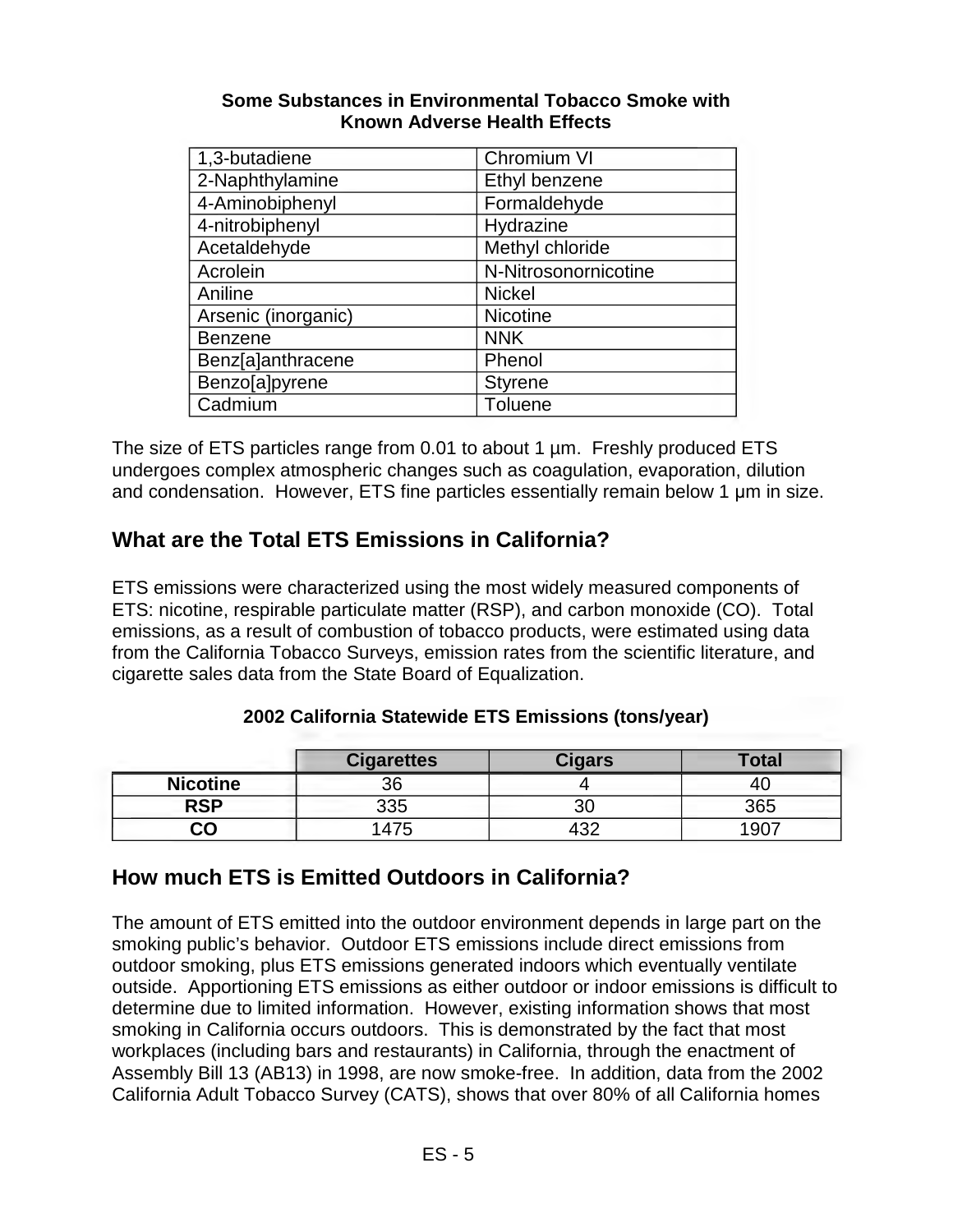with children are now smokefree and that about 50% of California smokers report that they do not smoke in their own homes. For ETS generated indoors, building ventilation studies show that 50 – 80 percent of ETS (including ETS constituents) is exchanged with outdoor air over a given time period. From all of the available information, the ARB staff estimates that at least 80% of total ETS emissions (including those directly emitted outdoors and emissions ventilated from indoors) are emitted to the outdoor environment.

#### **What is the Prevalence of Smokers in California?**

The California Tobacco Survey (CTS), developed by the California Department of Health Services (CDHS), indicates that during the past decade, smoking prevalence among adults (over age 18) and adolescents (12 to 17 years) has gradually decreased.

Starting in 2001, CDHS began measuring adolescent prevalence through their California Student Tobacco Survey (CSTS). The CSTS was incorporated by CDHS since it samples school populations and provides better statistical accuracy. The most recent CTS and CSTS surveys show that both the adult (2002 data) and adolescent (2001 data) smoking prevalence is about 16%. The CSTS data also shows that the range of adolescent smokers varies from 10% in  $9<sup>th</sup>$  grade to 23% in 12<sup>th</sup> grade.

# **How does California Compare to the Rest of the Nation?**

Since the passage of Proposition 99 in 1988, the annual adult per capita cigarette consumption has declined by over 60% in California. Adult smoking prevalence in California has dropped at a faster rate relative to the rest of the nation.

| <b>Fiscal Year</b>   | 1987/1988<br>(packs per adult) | 2001/2002<br>(packs per adult) | % Decline |
|----------------------|--------------------------------|--------------------------------|-----------|
| <b>California</b>    | $126.6$ packs                  | 47.7 packs                     | 62.3      |
| <b>United States</b> | $154.8$ packs                  | 99.2 packs                     | 35.9      |

#### **Comparison of Reduction in Cigarette Consumption: California versus U.S.**

### **What is the Prevalence of ETS Exposure in California?**

Smoking behavior and other factors that change smoking patterns such as smoking regulations, affect present and future exposure patterns. Information from several smoking behavior related surveys indicate that many of California's adults, adolescents, and children are exposed to ETS during some time of the day.

According to studies from the late 1980s and the early 1990s, on a given day, 56% of adults (over age 18), 64% of adolescents (12-17 years), and 38% of children (0-11 years), reported exposure to ETS during their daily activity. Actual incidence is assumed to be lower today due to decreases in workplace smoking and in public locations such as restaurants, bars, and gaming clubs due to California smoking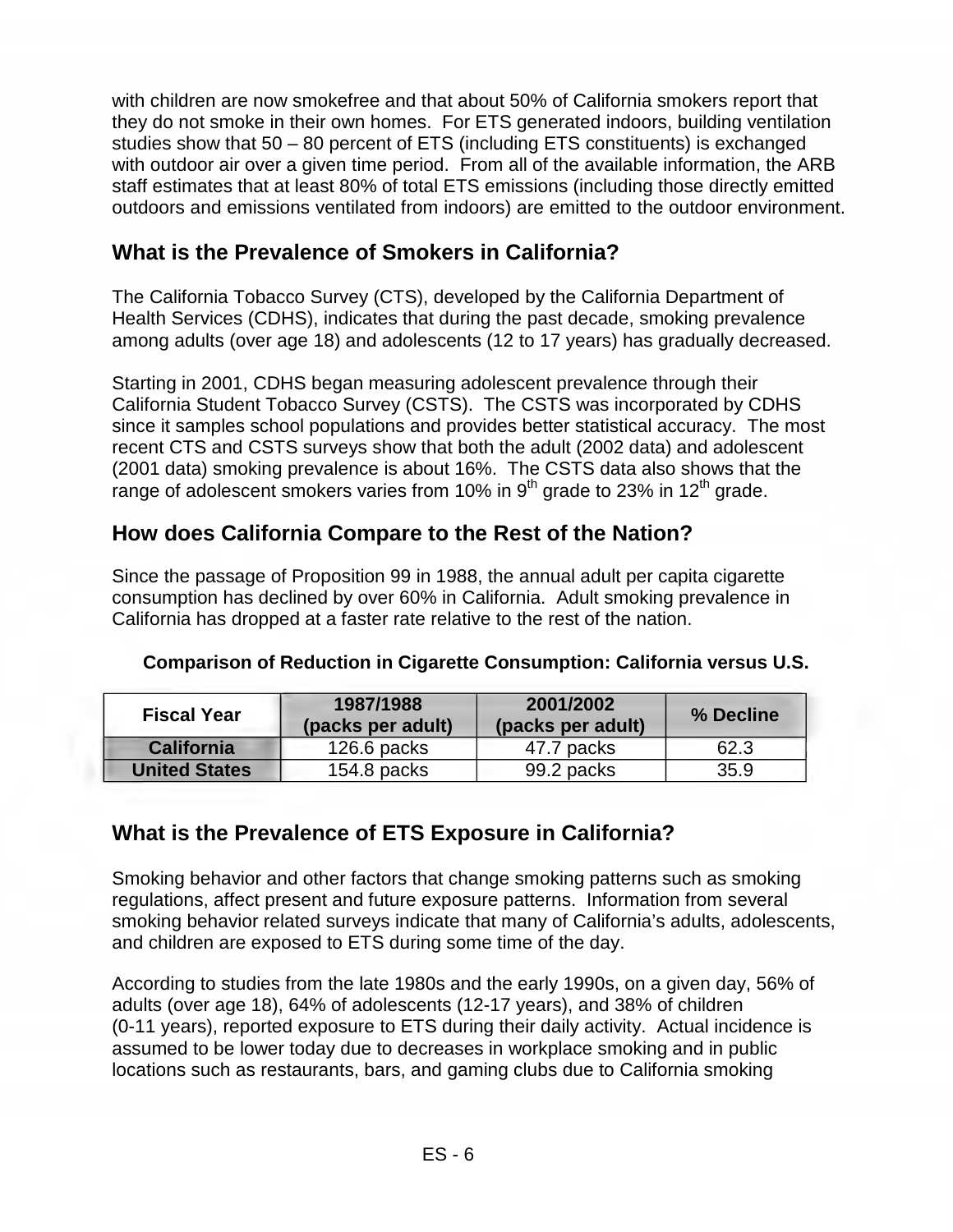restrictions. However, up to 20% of adolescents may still be exposed to ETS in their homes.

## **How do we Measure ETS Exposure in the Environment?**

Exposure to ETS is difficult to characterize because it is a complex mixture of substances and the difficulty in determining an appropriate marker that is representative of ETS as a whole. Due to its complex nature, it is necessary to select a surrogate measure of exposure that is representative of ETS as a whole.

Several components of ETS have been studied as surrogates or markers for ETS. Nicotine has been most widely studied as a potential marker because its source is primarily tobacco smoke. Other ETS markers that have been studied include: solanesol, 3-ethenylpyridine (3-EP), carbon monoxide, iso- and anteisoalkanes  $(C_{29}-C_{34})$ , polycyclic aromatic hydrocarbons, fluorescing particulate matter, respirable suspended particles, and ultraviolet particulate matter.

### **Are there Studies that have Determined Outdoor Air Concentrations of ETS in California?**

Yes. There are studies that have either measured or modeled outdoor air concentrations of ETS constituents. One study estimated concentrations of fine smoke particles in the Los Angeles air using tobacco-specific iso- and anteisoalkanes. Using the measurements from these marker compounds, the annual average ambient fine (less than 2.5 microns) ETS particles in the Los Angeles air was estimated to range from 0.28 to 0.36 microgram of ETS particle per cubic meter of air ( $\mu$ g/m<sup>3</sup>). The levels were based on annual measurement data from 1982. Another study used personal badge monitors to measure personal nicotine levels. This study reported a 7-day median nicotine concentration in the outdoor environment of 0.025  $\mu$ g/m<sup>3</sup>, based on those study participants who reported no indoor exposure.

One study used a chemical mass balance receptor model based on organic compounds to estimate source contributions to fine particle mass concentrations in the Los Angeles air. The modeled annual average concentration for the Los Angeles air was estimated to be 0.21  $\mu$ g/m<sup>3</sup> fine ETS particulate matter in 1982.

# **Has the ARB Measured Outdoor Concentrations of ETS in California?**

Yes. To obtain data on current levels of ETS in ambient air where people spend part of their day, the ARB monitored nicotine concentrations at several outdoor smoking areas in California. The study gathered two 8-hour samples and six 1-hour samples per site tested. Depending on the site location and number of smokers present, the results showed a range of nicotine concentrations from 0.013-3.1  $\mu q/m^3$  for the 8-hour samples and 0.016-4.6  $\mu q/m^3$  for the 1-hour measurements. Overall, the results indicate that concentrations of nicotine corresponded mainly to the number of smokers in the smoking areas, the size of the smoking area and meteorological conditions.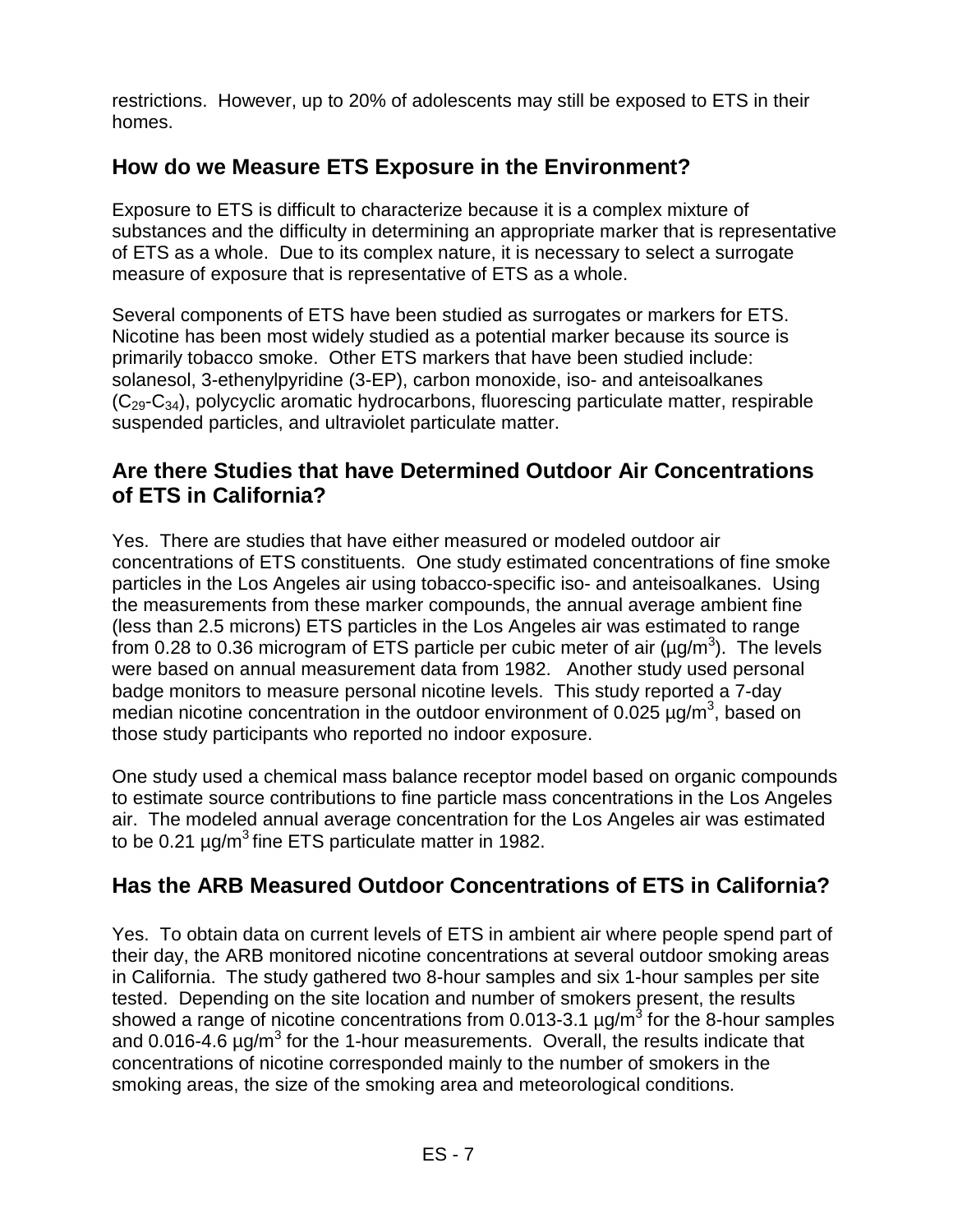## **What are the Outdoor Air Levels of ETS that Most Californians Breathe?**

The scenario-based approach used to characterize the range of the public's exposure to ETS in this report showed that Californians who neither smoke nor associate with many smokers will have very limited ETS exposure. In this case, individuals will likely experience the majority of their lifetime ETS exposure from background levels of ETS which result from occasional or steady state near-source emissions. Since most Californians live and work in urban areas, the ARB staff has estimated an outdoor annual average ambient ETS particle concentration for the Los Angeles air for 2003. The staff used the two Los Angeles studies discussed above as a basis for this estimate. The staff applied an adjustment factor to the 1982 fine particle estimates presented in the two Los Angeles studies to reflect reductions in cigarette sales and cigarette emission rates that have occurred since 1982. The results show that estimated annual average fine ETS particle concentrations in Los Angeles in 2003 likely decreased to between  $0.06$  to 0.10  $\mu$ g/m<sup>3</sup>. The table below summarizes the outdoor air concentration data for ETS nicotine and fine particles from all outdoor estimates.

|                                                                | <b>Data</b> | <b>Concentrations</b><br>$(\mu g/m^3)$                                                        |                                                                                                 |  |
|----------------------------------------------------------------|-------------|-----------------------------------------------------------------------------------------------|-------------------------------------------------------------------------------------------------|--|
| <b>Method/Reference</b>                                        | Year        | Fine $PM2.5$                                                                                  | <b>Nicotine</b>                                                                                 |  |
| Fine PM - Source<br>Apportionment<br>Schauer et al., 1996      | 1982        | 0.21 $\mu$ g/m <sup>3</sup><br>annual average                                                 | $*0.026 \mu g/m^3$<br>annual average                                                            |  |
| Iso- and anteisoalkanes -<br>measurement<br>Rogge et al., 1994 | 1982        | $0.28 - 0.36$ µg/m <sup>3</sup><br>annual average                                             | $*0.035 - 0.044 \text{ µg/m}^3$<br>annual average                                               |  |
| Nicotine - measurement<br>Eisner et al., 2001                  | 2001        | $*0.20 \mu g/m^3$<br>7-day median conc.                                                       | 0.025 $\mu$ g/m <sup>3</sup><br>7-day median conc.                                              |  |
| Nicotine – measurement<br>ARB, 2003                            | 2003        | $*0.11 - 25 \mu g/m^3$<br>8-hour range<br>$*0.073 - 0.97 \text{ µg/m}^3$<br>8-hour background | $0.013 - 3.1 \,\mu g/m^3$<br>8-hour range<br>$0.009 - 0.12 \text{ µg/m}^3$<br>8-hour background |  |
| Los Angeles background -<br>Estimate<br>ARB, 2004              | 2003        | $0.06 - 0.10 \mu g/m^3$<br>annual average                                                     | $*0.008 - 0.013 \mu g/m^3$<br>annual average                                                    |  |

#### **Estimates of ETS Outdoor Ambient Concentrations**

 $*$  Calculated value using: PM2.5/Nicotine concentration = 8

### **Are There Estimates of Indoor Air Exposure to ETS?**

Yes. A number of studies have estimated ETS levels in different indoor environments using nicotine and respirable particulate matter (RSP), and other markers for ETS exposure. Current typical indoor concentrations of nicotine in California are estimated to range from near zero to about 6.0  $\mu$ g/m<sup>3</sup> in the home environment. Because of California's workplace smoking ban, California office buildings will generally have very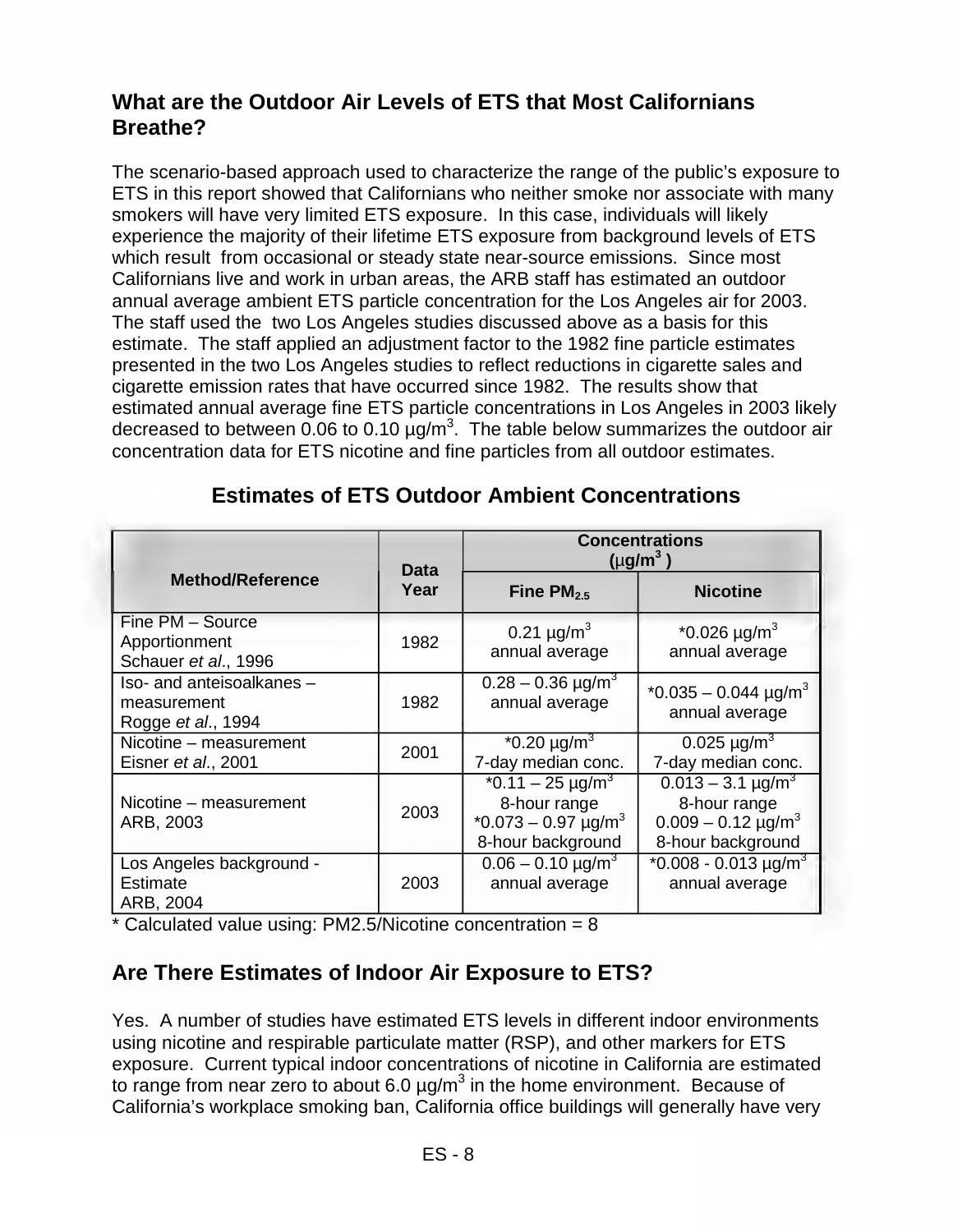low smoking concentrations. However, certain workplaces, such as the small (but documented) percentage of free-standing bars that still do not comply with California's workplace smoking ban, would likely have higher levels of ETS. Based on measurements from several studies, average nicotine levels could be as high as 76.0  $\mu$ g/m<sup>3</sup> for bars and bingo parlors where smoking still occurs.

RSP concentrations in certain entertainment venues (such as casinos and bingo parlors) are estimated to range from less than 15  $\mu$ g/m<sup>3</sup>, where smoking is prohibited, up to  $350 \mu g/m^3$ , where smoking is allowed. In the home environment, short-term peak RSP levels have been found up to 300  $\mu$ g/m<sup>3</sup>, where just one cigarette was smoked. Likewise, in-vehicle ETS RSP concentrations are estimated to range from about 90  $\mu$ g/m<sup>3</sup> to well over 1,000  $\mu$ g/m<sup>3</sup>, depending on ventilation and position of windows.

### **How do we Estimate the California Public's Exposure to ETS?**

An individual's exposure depends on the air concentration of a pollutant in a given environment, and the time they spend in that environment. An individual's total daily exposure is the sum of all the exposures they experience across their 24-hour day, including both indoor and outdoor environments.

A scenario-based approach was used to characterize the range of the public's exposure to ETS during a 24-hour period. The scenario-based exposure method uses the results from ARB's ETS air monitoring study, available indoor ETS concentration data, and scenario-based activity patterns to estimate exposures under different situations. The results show a wide range of possible population subgroup daily exposures. For individuals living in non-smoking homes and having only brief encounters with ETS, their average 24-hour exposure concentrations are low, and are estimated to be less than 0.01  $\mu$ g/m<sup>3</sup>. For those living in homes with indoor smokers and experiencing in-vehicle exposures, the average exposure concentration to which they are exposed to over 24-hours can easily range up to 7.4  $\mu$ g/m<sup>3</sup>, and up to 19.4  $\mu$ g/m<sup>3</sup> in a realistic, "maximally exposed" situation. Such exposures are especially of concern for developing young children because they are likely to recur daily and may result in serious health consequences.

This approach differs from previous TAC exposure assessments, which were based on California population-weighted exposures to outdoor average ambient concentrations. That approach was appropriate for TACs emitted from area-wide or region-wide sources such as motor vehicles and industrial plants. However, cigars and cigarettes, the primary sources of ETS, are smaller sources that emit pollutants near people. As a result, the highest exposures to ETS are very localized. Therefore, because exposures are localized and ETS is not monitored at ambient monitoring stations, we believe the scenario-based approach provides better and more informative estimates of public exposure to ETS.

The primary and often the only exposure for individuals who do not spend time near smokers is outdoors in locations over which the individual typically has little control. For nonsmokers whose work or other activities bring them into contact with outdoor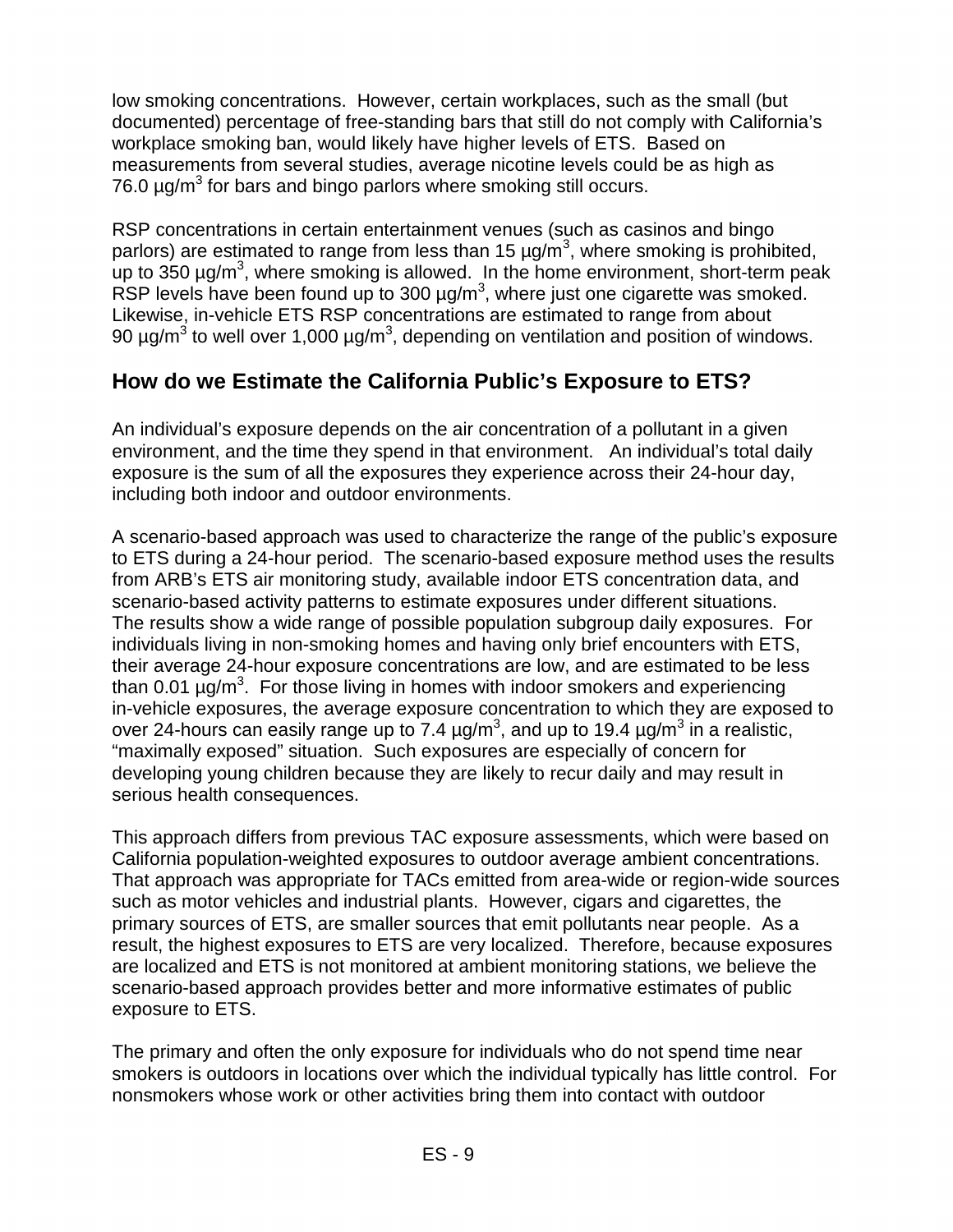smokers regularly, 100% of their exposure can be attributable to proximity to outdoor smoking.

# **Are There Other Methods for Estimating Human Exposure to ETS?**

One of the most accurate methods for estimating ETS exposure in a person is through the use of biological markers. Biological markers of ETS exposure are metabolites of tobacco smoke ingredients found in physiological fluids or attached to DNA or proteins. The ability to quantify exposure objectively is an important step in linking exposure to relative risk of adverse outcomes.

Cotinine, a metabolite of nicotine, is the biological marker of choice in most epidemiological studies. Physiological fluid levels correlate very well with ETS exposure documented both by questionnaire and by personal exposure monitoring. Cotinine levels differ between smokers and ETS-exposed nonsmokers by 2 to 3 orders of magnitude. From an epidemiological perspective, this difference is useful to determine when people misrepresent their smoking status. Cotinine assays are sensitive enough that individuals without ETS exposure can be distinguished from those persons with low exposure.

The nicotine concentration in hair is emerging as another viable biological marker of ETS exposure. In some instances, hair nicotine has been shown to better correlate with exposure than cotinine, especially where exposure is highly episodic.

#### **What is the Persistence of ETS in the Atmosphere?**

Gaseous chemicals that are present in ETS can react in the atmosphere with other pollutants and sunlight to form new chemical species. The ETS particles and particleassociated chemicals (those with low vapor pressure that deposit or chemically bind onto the particles) are subject to wet and dry deposition and atmospheric transformation of species adsorbed to the particles.

Nicotine, the principal alkaloid in tobacco, is most commonly found in the gas phase in the environment. In the ambient air, nicotine may react with hydroxyl radicals to have a half-life of approximately one day.

### **What are the Health Effects Associated with Exposure to ETS?**

ETS exposure is causally associated with a number of health effects, including effects on infants and children. ETS has a number of serious impacts on children's health including sudden infant death syndrome (SIDS), induction and exacerbation of asthma, increased respiratory tract infections, increased middle ear infections, and causes developmental toxicity resulting in low birth weight, and impaired lung function growth, predisposition to SIDS (to the extent that this is a developmental effect), and other developmental impacts.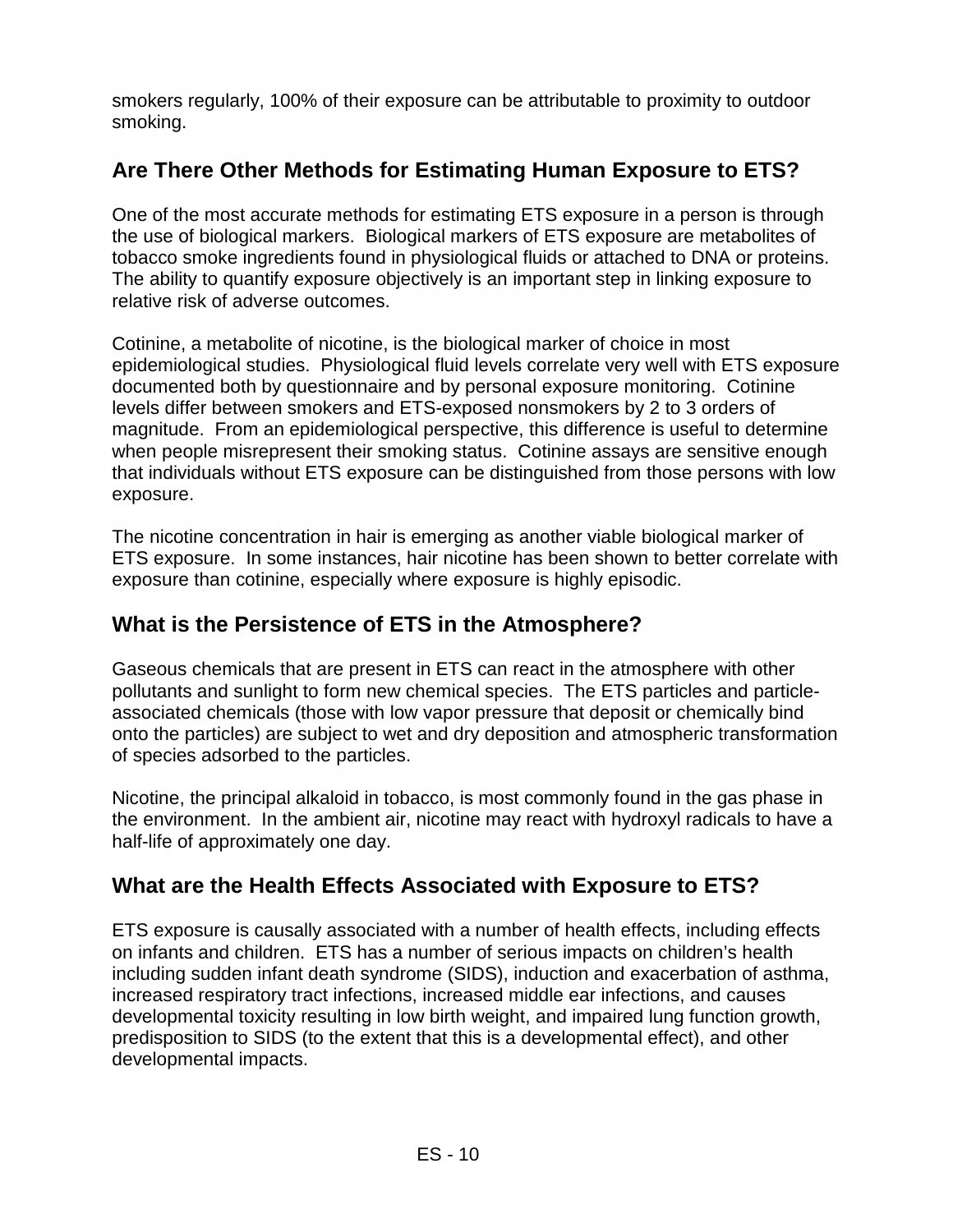Listed in Table ES.1 are the developmental, respiratory, carcinogenic and cardiovascular effects for which there is sufficient evidence of a causal relationship, including fatal outcomes such as SIDS, heart disease mortality and lung cancer death, as well as serious chronic diseases, such as childhood asthma. There are a number of effects for which evidence is suggestive of a causal association, but further research is needed for confirmation, including spontaneous abortion, decreased lung function growth, cervical cancer, and chronic respiratory symptoms in adults. Finally, it is not possible to judge on the basis of the current evidence the impact of ETS on a number of endpoints, including congenital malformations, adverse male reproductive effects, and rare childhood cancers.

Many Californians are exposed to ETS, and the number of people adversely affected may be correspondingly large. Table ES.2 presents morbidity and mortality estimates for health effects causally associated with ETS exposure. For lung cancer, where certain California-specific data are unavailable, estimates are derived from figures published for the U.S. population, assuming that the number affected in California would be 12% of the total. The estimates for cardiovascular disease, middle ear infection, asthma episodes, SIDS, pre-term delivery, and low birth weight were derived using information on prevalence of ETS exposure in California and the U.S.

Relative risk estimates associated with some of these endpoints are small, but because the diseases are common and ETS exposure is frequent and widespread, the overall impact can be quite large. The relative risk is a measure of the relation between exposure to a substance and the incidence of a disease. A relative risk of 1.0 indicates no relationship. For ETS, a relative risk estimate of 1.2-1.7 for heart disease mortality in nonsmokers is supported by the collective evidence; this corresponds to approximately 1,700-5,500 deaths annually in California. The relative risk estimate of 1.38 associated with low birth weight implies that ETS may impact fetal growth of 1,600 newborns in California. It is estimated that at least 31,000 children in California experience one or more ETS-related asthma episodes (new onset or exacerbation) each year. Large impacts are also associated with relative risks for respiratory effects in children such as middle ear infection (RR  $\approx$  1.62) (about 50,000 children annually), and lower respiratory infection in young children (RR  $\approx$  1.5 to 2) (18,000 to 36,000 children annually). ETS exposure is implicated in 21 SIDS deaths per year in California (RR  $\approx$  3.5). About 400 to 1,100 lung cancer deaths in California are ETS-related. For nasal sinus cancers, observed relative risks have ranged from 1.7 to 3.0. This is as high as or higher than the relative risks observed for lung cancer. Finally, for breast cancer, when evaluating younger, primarily premenopausal women at diagnosis, a pooled risk estimate of 1.68 is derived in the meta-analysis, and when restricted to the studies with better exposure assessment, an estimate of 2.20 is obtained (see Table 1). These estimates of association could represent a significant number of cases as this is a relatively common cancer in women. Adding the mid-point of the ranges for lung cancer deaths and heart disease deaths, and including the SIDS point estimate, one can attribute about 50,000 deaths per year in the U.S. and 4,000 deaths per year in California from ETS-associated disease. This does not include the estimates for other ETS-associated cancer deaths.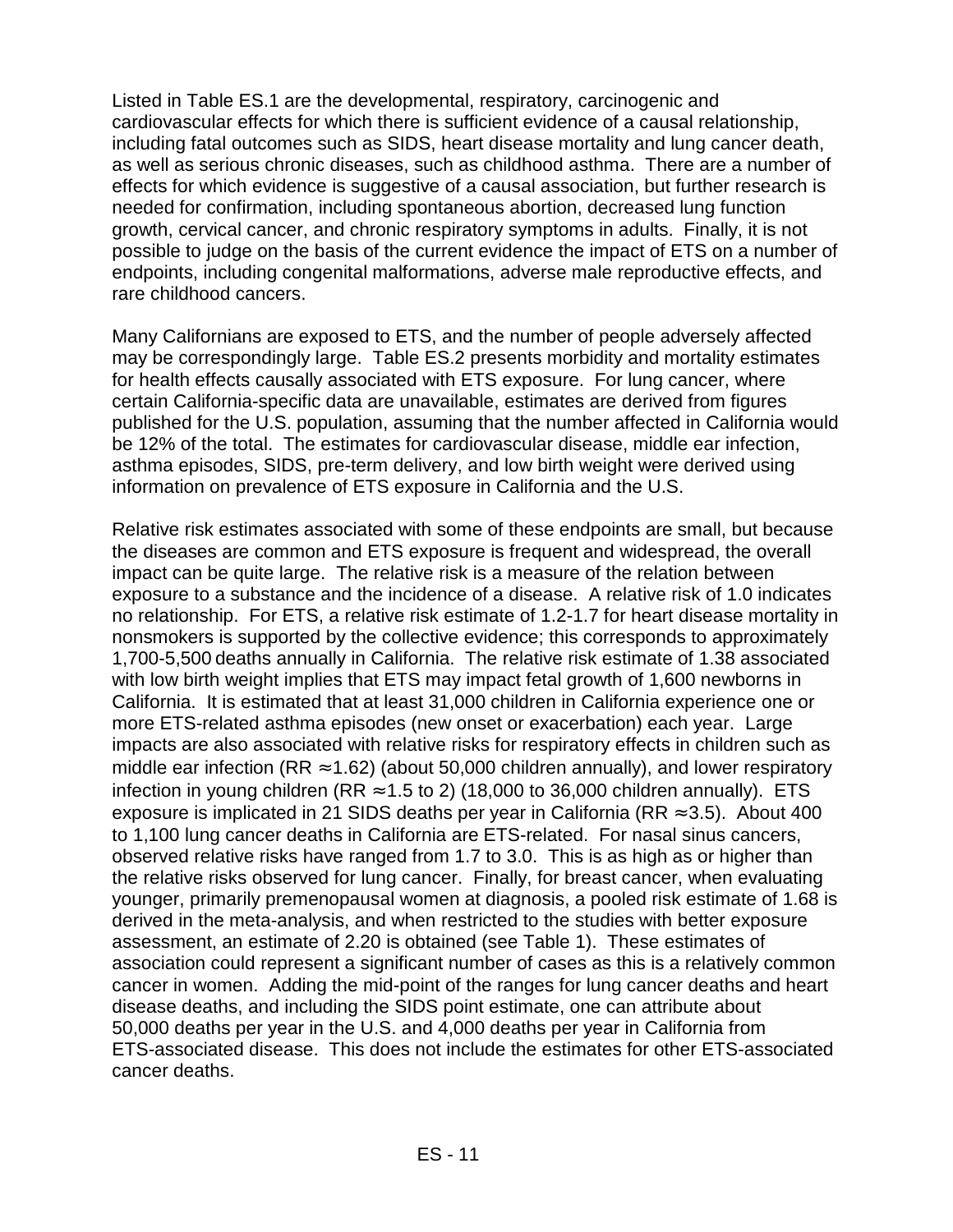#### **TABLE ES.1 HEALTH EFFECTS ASSOCIATED WITH EXPOSURE TO ENVIRONMENTAL TOBACCO SMOKE**

#### **Effects Causally Associated with ETS Exposure**

#### **Developmental Effects**

Fetal growth: Low birth weight and decrease in birth weight Sudden Infant Death Syndrome (SIDS) Pre-term Delivery

#### **Respiratory Effects**

Acute lower respiratory tract infections in children (e.g., bronchitis and pneumonia) Asthma induction and exacerbation in children and adults Chronic respiratory symptoms in children Eye and nasal irritation in adults Middle ear infections in children

#### **Carcinogenic Effects**

Lung cancer Nasal sinus cancer Breast cancer in younger, primarily premenopausal women

#### **Cardiovascular Effects**

Heart disease mortality Acute and chronic coronary heart disease morbidity Altered vascular properties

#### **Effects with Suggestive Evidence of a Causal Association with ETS Exposure**

#### **Reproductive and Developmental Effects**

Spontaneous abortion, Intrauterine Growth Retardation Adverse impact on cognition and behavior Allergic sensitization Decreased pulmonary function growth Adverse effects on fertility or fecundability

#### **Cardiovascular and Hematological Effects**

Elevated risk of stroke in adults

#### **Respiratory Effects**

Exacerbation of cystic fibrosis Chronic respiratory symptoms in adults

#### **Carcinogenic Effects**

Cervical cancer Brain cancer and lymphomas in children Nasopharyngeal cancer All cancers – adult and child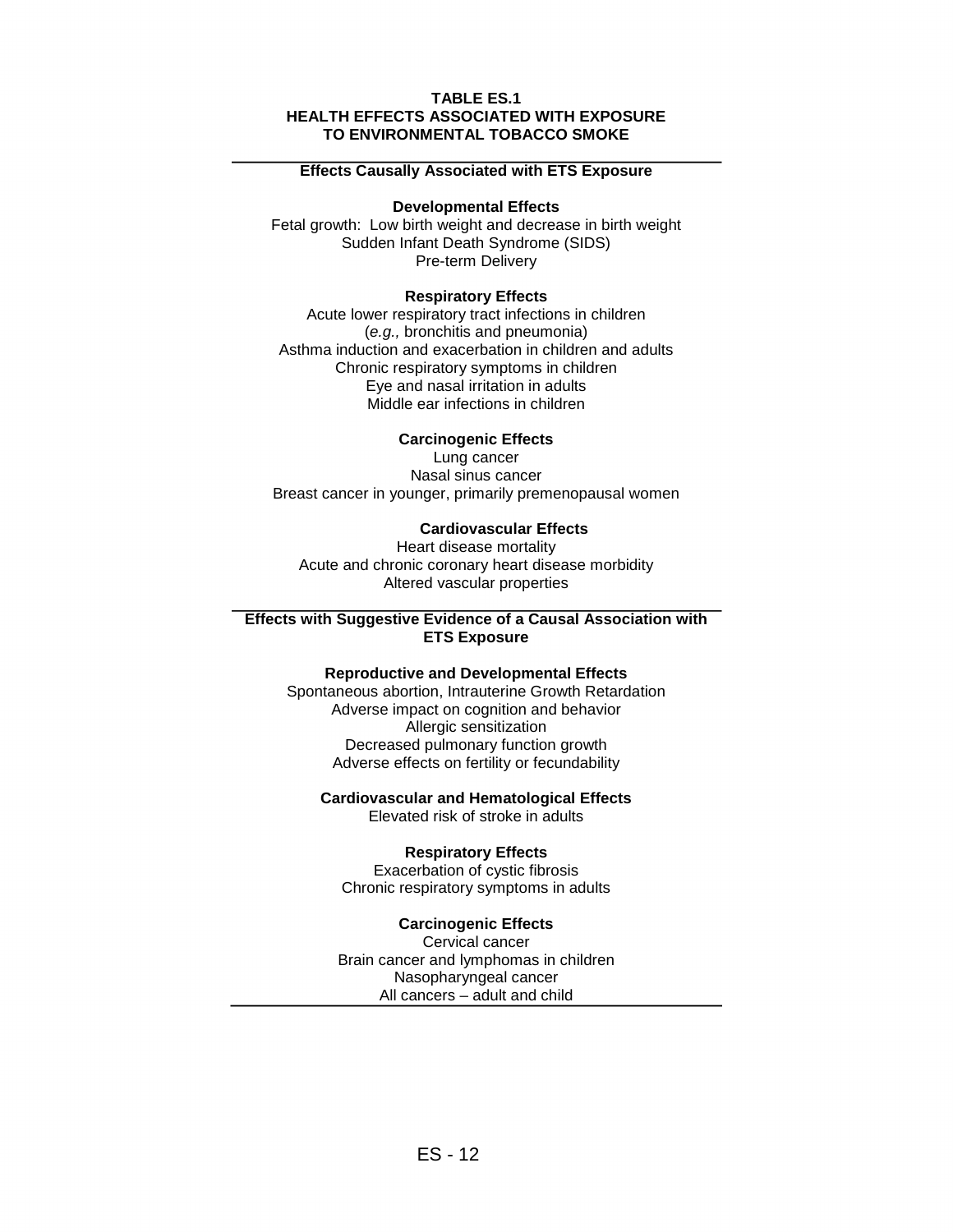#### **Table ES.2 Attributable Risks Associated with ETS**

|                          | <b>Conclusion</b>    | <b>Conclusion</b>           | <b>Conclusion</b>             | <b>Conclusion</b>                                     |
|--------------------------|----------------------|-----------------------------|-------------------------------|-------------------------------------------------------|
|                          | <b>ОЕННА 1997</b>    | <b>ОЕННА 1997</b>           | <b>Update</b>                 | <b>Update</b>                                         |
| Outcome                  | <b>Annual Excess</b> | <b>Annual Excess</b>        | <b>Annual Excess</b>          | <b>Annual Excess # in US</b>                          |
|                          | $#$ in $CA$          | $#$ in US                   | $#$ in $CA$                   |                                                       |
|                          |                      |                             |                               |                                                       |
| Pregnancy:               |                      |                             |                               |                                                       |
| Low birth weight         | 1,200-2,200          | 9,700-18,600                | $1,600^1$                     | $24,500^2$                                            |
| Pre-term delivery        |                      |                             | $4,700^1$                     | 71,900 $^{2}$                                         |
| Asthma (in children):    |                      |                             |                               |                                                       |
| # Episodes $3$           |                      |                             | $31,000^4$                    | $202,300^5$                                           |
| # New cases              | 960-3120             | 8,000-26,000                | N/A                           | N/A                                                   |
| #Exacerbations           | 48,000-120,000       | 400,000-                    |                               |                                                       |
|                          |                      | 1,000,000                   |                               |                                                       |
| Lower respiratory        | 18,000-36,000        | 150,000-                    | N/A                           | N/A                                                   |
| illness                  |                      | 300,000                     |                               |                                                       |
| Otitis media visits      | 78,600-188,700       | 700,000-                    | 50,200                        | $790,000^6$                                           |
|                          |                      | 1,600,000                   |                               |                                                       |
| <b>SIDS</b>              | 120                  | 1,900-2,700                 | $21^7$                        | $\frac{430^{8}}{9}$                                   |
| Cardiac death            | 4,200-7,440          | $\overline{35,000}$ -62,000 | 3,600                         | 46,000                                                |
| (Ischemic heart disease) |                      |                             | range: 1,700-                 | (range: 22,700-69,600) <sup>10</sup>                  |
| death)                   |                      |                             | $5,500)^9$                    |                                                       |
| Lung cancer death        | 360                  | 3000                        | $\frac{1}{400}$ <sup>IT</sup> | 3400                                                  |
| Breast cancer -          |                      |                             |                               | All studies: OR 1.68 (95% CI 1.31-2.15) <sup>12</sup> |
| diagnosis in younger,    |                      |                             |                               | Best studies: OR 2.20 (95% CI 1.69-2.87)              |
| primarily                |                      |                             |                               | Approximate 68-120% increased risk                    |
| premenopausal women      |                      |                             |                               |                                                       |

1 Based on California Dept Health Services (CDHS, 2000a), Table 2-6, Number and percent of live births with selected medical characteristics by race/ethnic group of mother, California 2000, and Gilpin *et al.* (2001).

<sup>2</sup> Based on CDC (2002b) National Vital Statistics Report. Vol 51(2) 2002. Births: Final data for 2001, and on adult females reporting exposure to ETS in NHANES III for 1995 (Pirkle *et al.*, 1996).

<sup>3</sup> The data to distinguish number of new cases from number of exacerbations were not available for the updated calculations; thus, OEHHA

considered that these estimates were best described as number of episodes. 4 Based on number of asthma attacks or episodes in previous 12 months for 0-17 year olds. Calculated from California Health Interview Survey for

2001.<br><sup>5</sup> Based on number of asthma attacks or episodes in previous 12 months for 0-14 year olds in Mannino *et al.* (2002b) CDC-MMWR 51(SS01)).<br><sup>6</sup> Based on Freid *et al.* (1998) National Center for Health Statistics Seri

Diagnosis and Place of Visit for yrs 1993-1995.<br>7 Based on California Dept Health Services (CDHS, 2000b), Table 4-10 for yr 2000 Leading causes of infant death by race/ethnic group of child,

California 2000.

Based on CDC (2002a) National Center for Health Statistics (2002). www.cdc.gov/nchs/fastats/infort.htm for yr 2000.

9 sex, California, 1999- 2000.<br><sup>10</sup> Based on Anderson and Arias (2003). National Vital Statistics Report. Vol 51(9) Table 2 for yr 2000 Ischemic heart diseases including AMI.<br><sup>11</sup> Assuming California exposure and death rates Based on California Dept Health Services (CDHS, 2000c), Table 5-7, Deaths, death rates, and age-adjusted death rates for leading causes by

risk factors. The OR for all studies is based on our meta-analysis of all studies with risk estimates for younger primarily premenopausal women. The OR for best studies is based on the OR for studies which evaluated younger primarily premenopausal women and which did a better job of ascertaining exposure – see Part B Section 7.4.1.3.2 and Table 7.4.1I.

 $N/A =$  data not available.

Citations for documents cited in above table appear in Part B Chapter 1 references.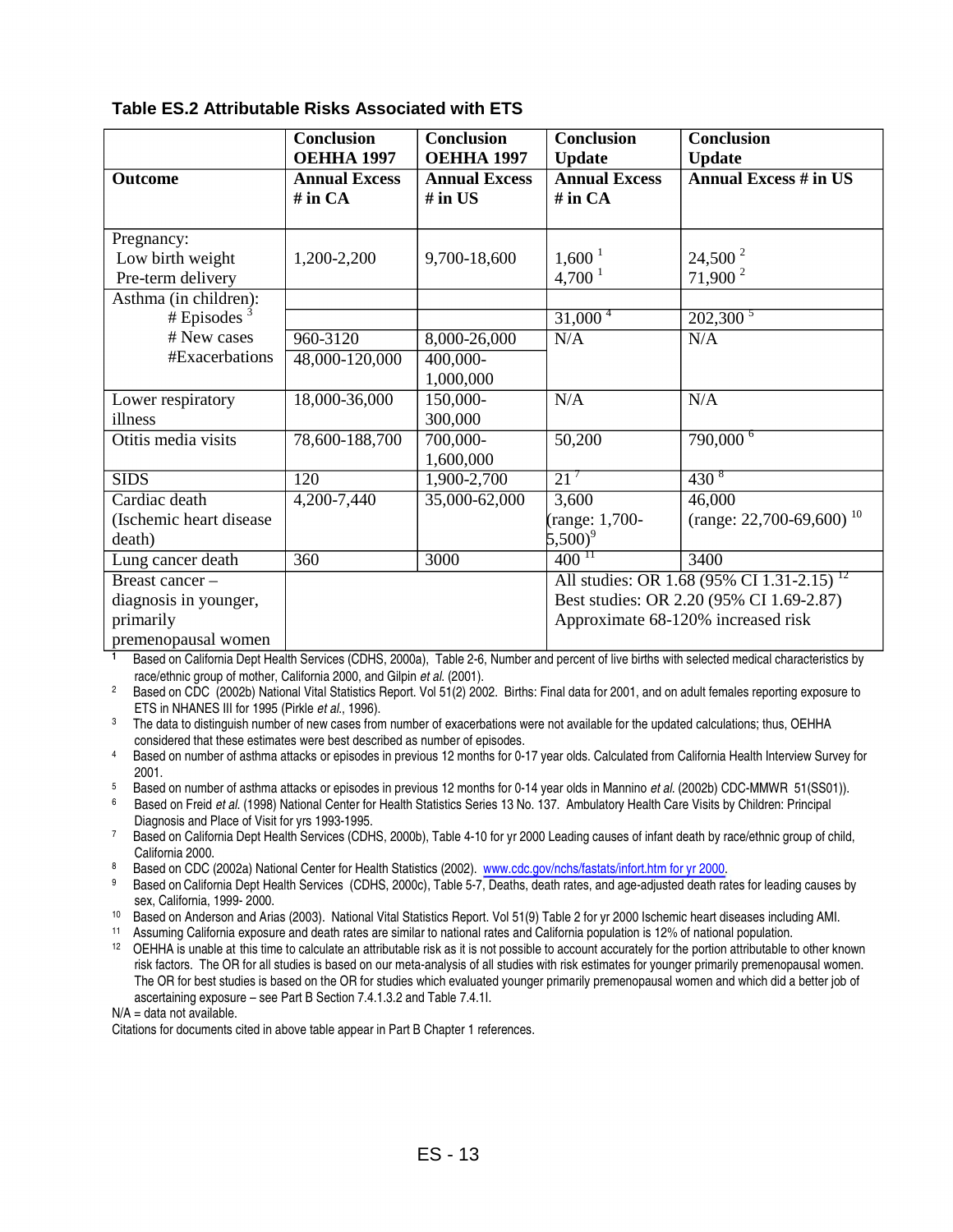# **What Perinatal Health Effects have been Observed?**

ETS causes developmental toxicity. ETS exposure adversely affects fetal growth, with elevated risks of low birth weight or "small for gestational age" observed in numerous epidemiological studies. The primary effect observed, reduction in mean birth weight, is small in magnitude. But if the distribution of birth weight is shifted lower with ETS exposure, as it appears to be with active smoking, infants who are already compromised may be pushed into even higher risk categories. Low birth weight is associated with many well-recognized problems for infants, and is strongly associated with perinatal mortality. ETS is also associated with pre-term delivery. Premature babies are also at higher risk for a number of health problems.

The impact of ETS on perinatal manifestations of development other than fetal growth and pre-term delivery is less clear. The few studies examining the association between ETS and perinatal death are relatively non-informative. Studies on spontaneous abortion are suggestive of a role for ETS, but further work is needed. Although epidemiological studies suggest an association of severe congenital malformations with paternal smoking, the findings are complicated by the use of paternal smoking status as a surrogate for ETS exposure, since a direct effect of active smoking on sperm cannot be ruled out. In general, the defects implicated differed across the studies, with the most consistent association seen for neural tube defects.

#### **What Postnatal Developmental Effects of ETS Exposure have been Observed?**

Numerous studies have demonstrated an increased risk of sudden infant death syndrome, or "SIDS", in infants of mothers who smoke. Until recently, it has not been possible to separate the effects of postnatal ETS exposure from those of prenatal exposure to maternal active smoking. Recent epidemiological studies now have demonstrated that postnatal ETS exposure is an independent risk factor for SIDS, and many of these studies demonstrated a dose-response gradient.

Although definitive conclusions regarding causality cannot yet be made on the basis of available epidemiological studies of cognition and behavior, there is suggestive evidence that ETS exposure may pose a hazard for neuropsychological development. With respect to physical development, while small but consistent effects of active maternal smoking during pregnancy have been observed on height growth, there is no evidence that postnatal ETS exposure has a significant impact on growth in otherwise healthy children. As discussed in greater detail below, developmental effects of ETS exposure on the respiratory system include childhood asthma induction and possibly adverse effects on lung growth and development.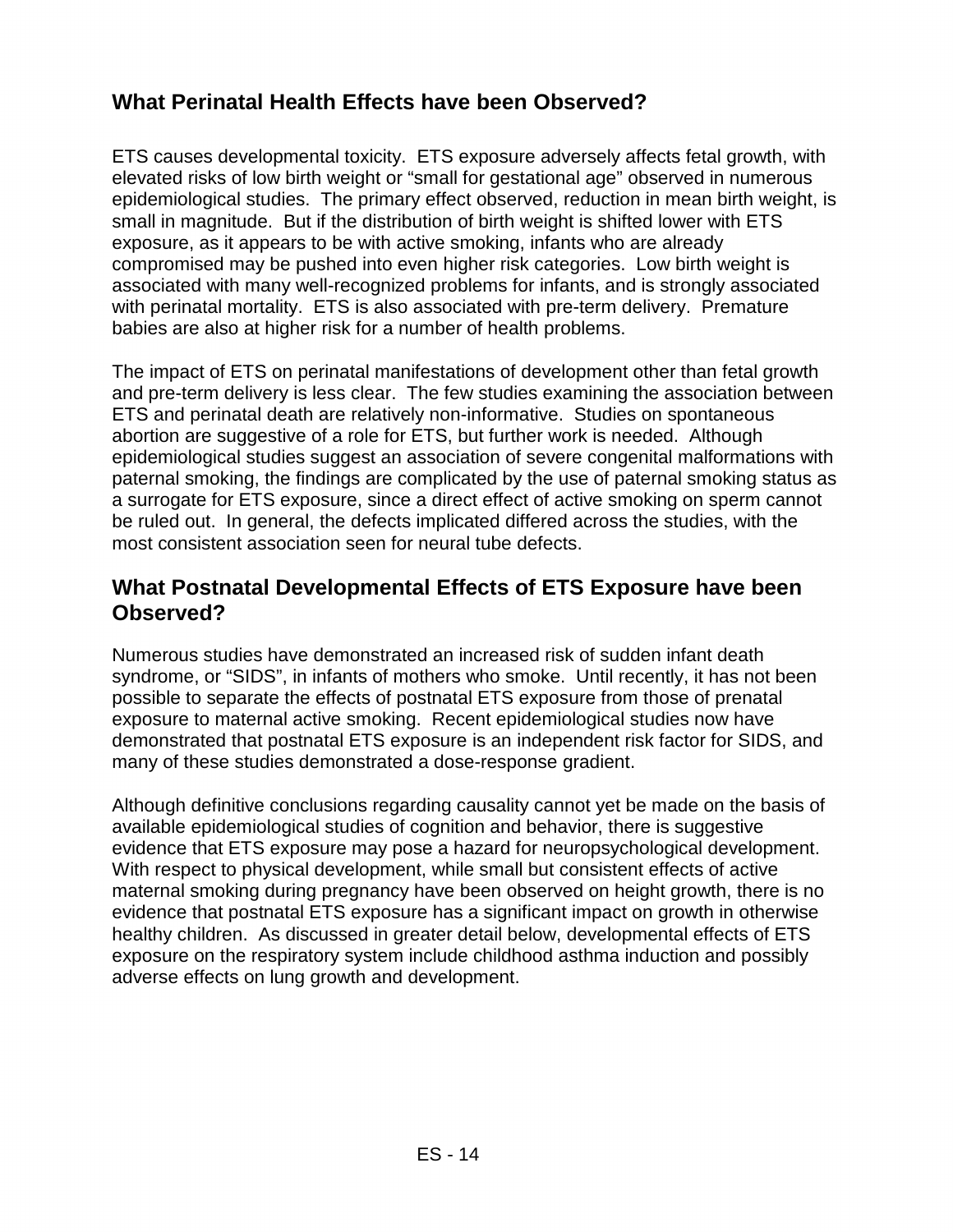## **What are the Effects of ETS Exposure on Female and Male Reproductive Systems?**

Active smoking by women has been found to be associated with decreased fertility in a number of studies, and active tobacco smoking appears to be anti-estrogenic. The epidemiological data on ETS exposure, though not conclusive, are suggestive of adverse effects on fecundability and fertility, and possibly on menstrual cycle disorders, although not many studies are available on this endpoint. Although associations have been seen epidemiologically between active smoking and sperm parameters, conclusions cannot be made regarding ETS exposure and male reproduction, as there is very limited information available on this topic.

### **What are the Effects on the Respiratory System?**

ETS exposure produces a variety of acute effects involving the upper and lower respiratory tract. In children, ETS exposure can exacerbate asthma, and increases the risk of lower respiratory tract illness, and acute and chronic middle ear infection. Eye and nasal irritation are the most commonly reported symptoms among adult nonsmokers exposed to ETS. Odor annoyance has been demonstrated in several studies.

Regarding chronic health effects, there is compelling evidence that ETS is a risk factor for induction of new cases of asthma (in children and adolescents/adults) as well as for increasing the severity of disease among children and adults with established asthma. In addition, chronic respiratory symptoms in children, such as cough, phlegm, and wheezing, are associated with parental smoking. While the results from all studies are not wholly consistent, there is evidence that childhood exposure to ETS affects lung growth and development, as measured by small, but statistically significant decrements in pulmonary function tests; associated reductions may persist into adulthood. The effect of chronic ETS exposure on pulmonary function in otherwise healthy adults is likely to be small, and unlikely by itself to result in clinically significant chronic disease. However, in combination with other insults (e.g., prior smoking history, exposure to occupational irritants or ambient air pollutants), ETS exposure could contribute to chronic respiratory impairment in adults. In addition, regular ETS exposure in adults has been reported to increase the risk of occurrence of a variety of lower respiratory symptoms.

Children are especially sensitive to the respiratory effects of ETS exposure. Children with cystic fibrosis are likely to be more sensitive than healthy individuals. Several studies of patients with cystic fibrosis, a disease characterized by recurrent and chronic pulmonary infections, suggest that ETS can exacerbate the condition. Several studies have shown an increased risk of atopy (a predisposition to develop IgE antibodies against common allergens, which can then be manifested as a variety of allergic conditions) in children of smoking mothers, though the evidence regarding this issue is mixed.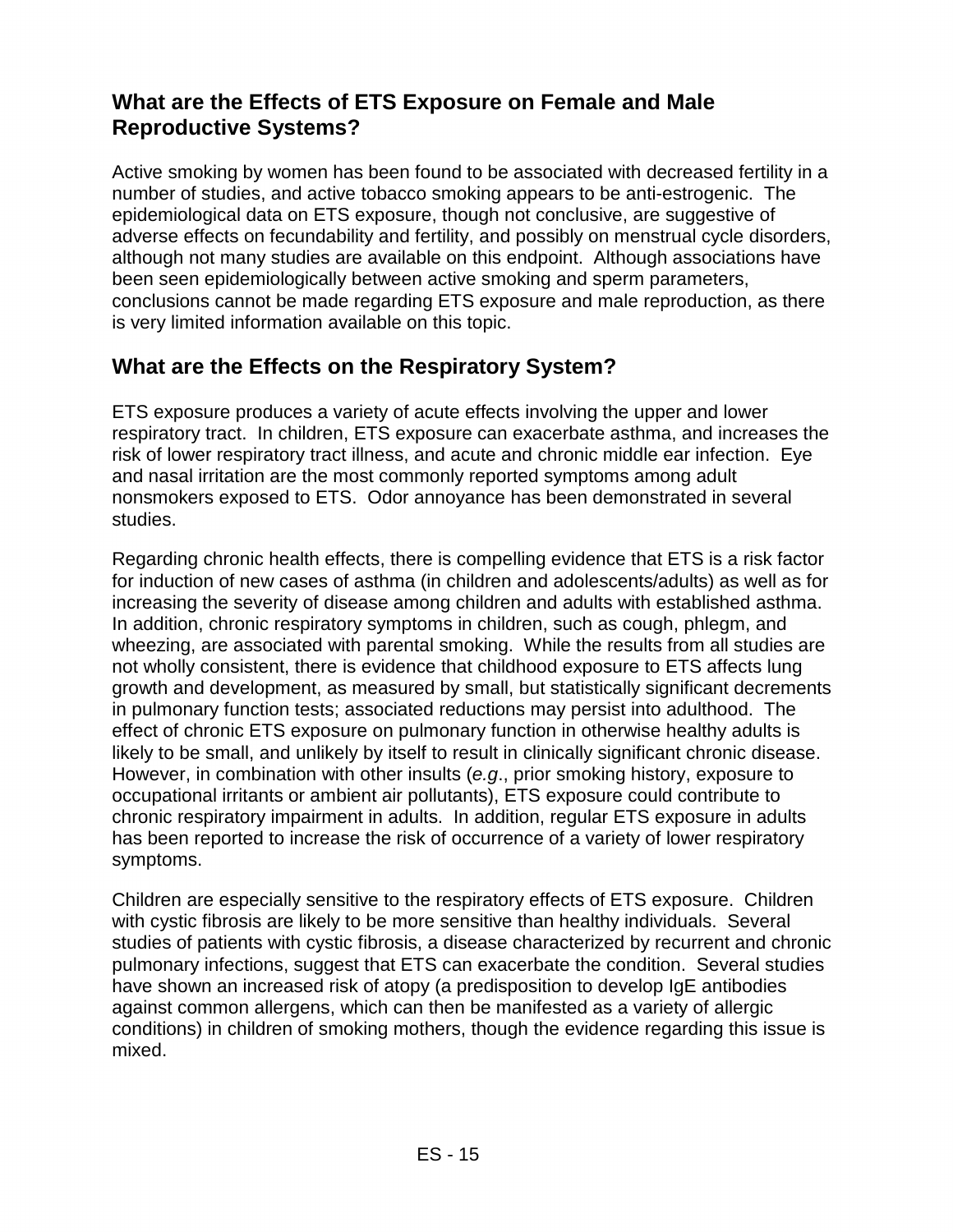# **What Carcinogenic Effects does ETS have?**

The role of ETS in the etiology of cancers in nonsmokers was explored, because active smoking has been recognized as an established cause of cancers in a number of organs including: lung, larynx, oral cavity, naso-, oro-,and hypo-pharynx, nasal cavity and sinuses, esophagus, kidney, urinary bladder and ureter, uterine cervix, pancreas, liver, bone marrow (myeloid leukemia), and stomach (IARC, 2004). Also, ETS contains a number of constituents that have been identified as carcinogens in animals and humans.

Reviews published in the 1986 Report of the Surgeon General (U.S. DHHS, 1986), by the National Research Council (NRC, 1986g), and by the United States Environmental Protection Agency (U.S. EPA) (1992i), as well as the original OEHHA report (Cal/EPA, 1997) concluded that ETS exposure causes lung cancer. Since the previous OEHHA review (Cal/EPA, 1997), numerous epidemiological studies and several meta-analyses have examined the association between passive smoking and lung cancer. The population-based studies were designed to and have successfully addressed many of the weaknesses for which the previous studies on ETS and lung cancer have been criticized. Results from these studies are compatible with the causal association between ETS exposure and lung cancer already reported by the U.S. EPA, Surgeon General, and National Research Council. The studies examining the effect of ETS exposure on nasal sinus cancers consistently (though not uniformly) show statistically significant associations, presenting strong evidence that ETS exposure increases the risk of nasal sinus cancers in non-smoking adults. Finally, studies suggest an association between ETS exposure and elevated risks of nasopharyngeal cancers.

Many population-based case-control studies (as well as three cohort studies), controlling for several important reproductive, dietary and other potential confounding factors, have identified elevated breast cancer risks for residential and occupational exposure overall or in individual strata. Higher risks were noted in several studies for breast cancer diagnosed in women under age fifty (primarily premenopausal), or with long duration or high intensity exposure. The toxicological data on carcinogenicity of tobacco smoke constituents strongly support that the risk associated with ETS exposure is highly plausible. Overall, the weight of evidence (including toxicology of ETS constituents, epidemiological studies, and breast biology) is consistent with a causal association between ETS exposure and breast cancer in younger, primarily premenopausal women. In contrast to the findings in younger women, in studies which reported statistics for women diagnosed with breast cancer after menopause, risk estimates cluster around a null association (see Figure 7.4.4). There are, however, elevated risk estimates in some studies for postmenopausal women either overall or in specific strata. The evidence to date for older/postmenopausal women is, therefore, considered inconclusive. Further research indicating a positive association would be necessary prior to altering this finding.

The epidemiological and biochemical evidence suggest that exposure to ETS may increase the risk of cervical cancer. Positive associations were observed in three of four case-control studies and a statistically nonsignificant positive association was observed in the only cohort study conducted. A new population-based cross-sectional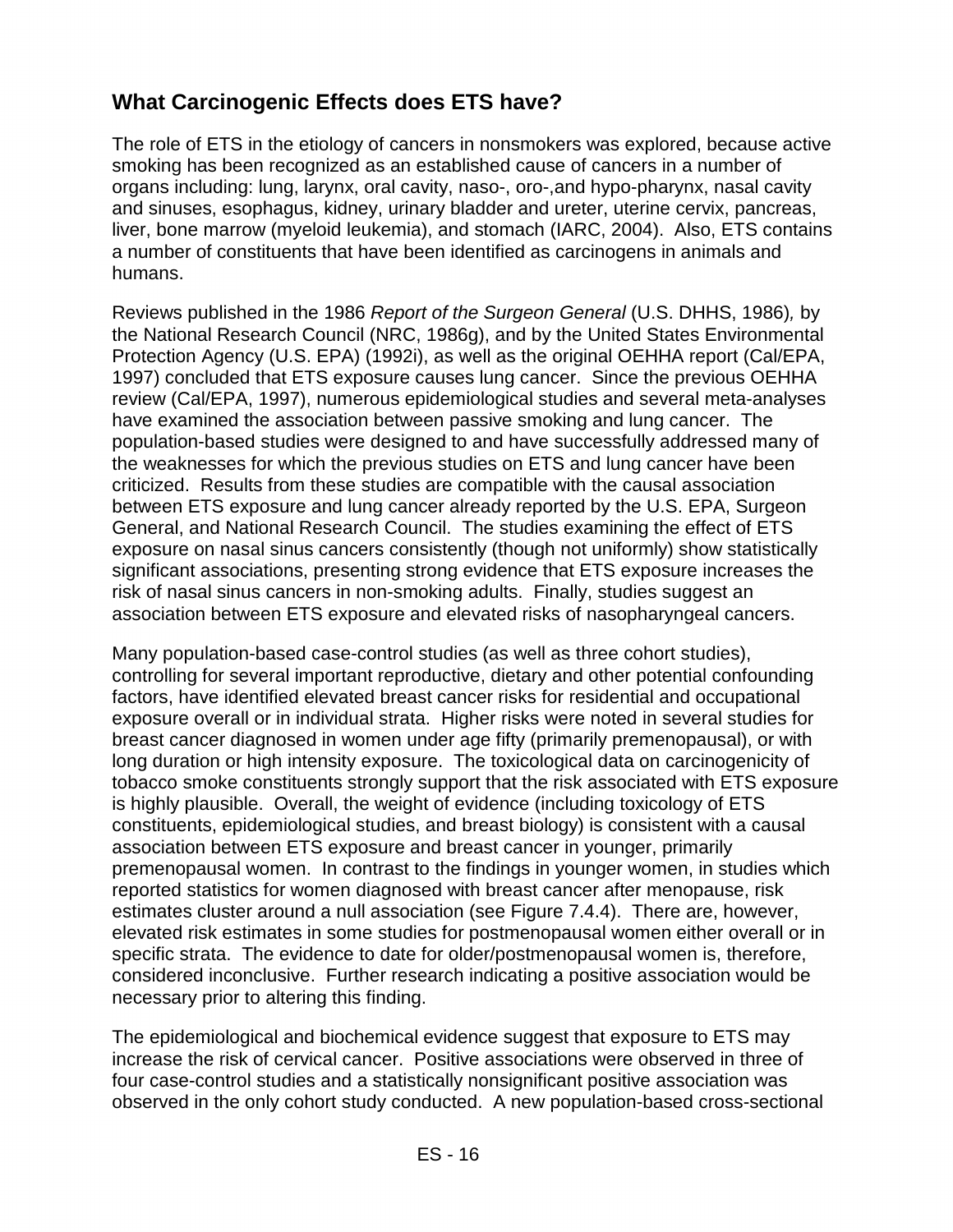study found statistically significant elevated risks for cervical cancer. Findings of DNA adducts in the cervical epithelium as well as nicotine and cotinine in the cervical mucus of ETS-exposed nonsmokers supports biological plausibility.

In adults, the epidemiological evidence for an association between ETS exposure and risk of brain tumor remains weak and inadequately researched. More recent studies have focused on the potential association between ETS and childhood brain tumors. In children, recent studies or others not previously reviewed by OEHHA, provide no substantial evidence for an association between maternal smoking and childhood brain tumors, with risk estimates generally near the null. Several studies indicated a slightly stronger association with paternal smoking and brain cancer, although the association is still somewhat weak. Overall, the generally positive, but inconsistent, associations reported between paternal smoking and childhood brain tumors, in combination with biological plausibility, provide suggestive evidence of an association between ETS and brain cancer in children. Similarly, suggestive evidence of an association between exposure to ETS and childhood cancer is noted for lymphomas and acute lymphocytic leukemia (children of paternal smokers). These observed associations may reflect an effect of pre-conceptional paternal smoking on sperm, rather than an effect of ETS exposure.

For other cancer sites in adults, there has been limited ETS-related epidemiological research in general. The evidence to date regarding the relationship between ETS exposure and the risk of occurrence of cancer in sites other than lung, nasal cavity, breast, and possibly brain and lymphoma and leukemia, is inconclusive. A review of the available literature clearly indicates the need for more research. For example, although compounds established as important in the etiology of stomach cancer are present in tobacco smoke, only a single well designed population based study has been performed for this site. In biochemical studies of nonsmokers, higher levels of hemoglobin adducts of the established bladder carcinogen, 4-aminobiphenyl, have been found in those exposed to ETS. However, no significant increases in bladder cancer were seen in the two case-control studies and one cohort study conducted to date, although both studies were limited in their ability to detect an effect.

The epidemiological data are insufficient to assess potential associations between ETS exposure and rare childhood cancers. Some studies found small increased risks in children in relation to parental smoking for neuroblastoma, Wilm's tumor, bone and softtissue sarcomas, but not for germ cell tumors. Studies to date on these rare cancers have been limited in their power to detect effects. The impact of ETS exposure on childhood cancer would benefit from far greater attention than it has received to date.

#### **What are the Effects on the Cardiovascular System?**

The epidemiological data, from prospective and case-control studies conducted in diverse populations, in males and females and in western and eastern countries, support a conclusion that there is a causal association between ETS exposure from spousal smoking and coronary heart disease (CHD) mortality in nonsmokers. To the extent possible, estimates of risk were determined with adjustment for demographic factors, and often for other factors related to heart disease, such as blood pressure,